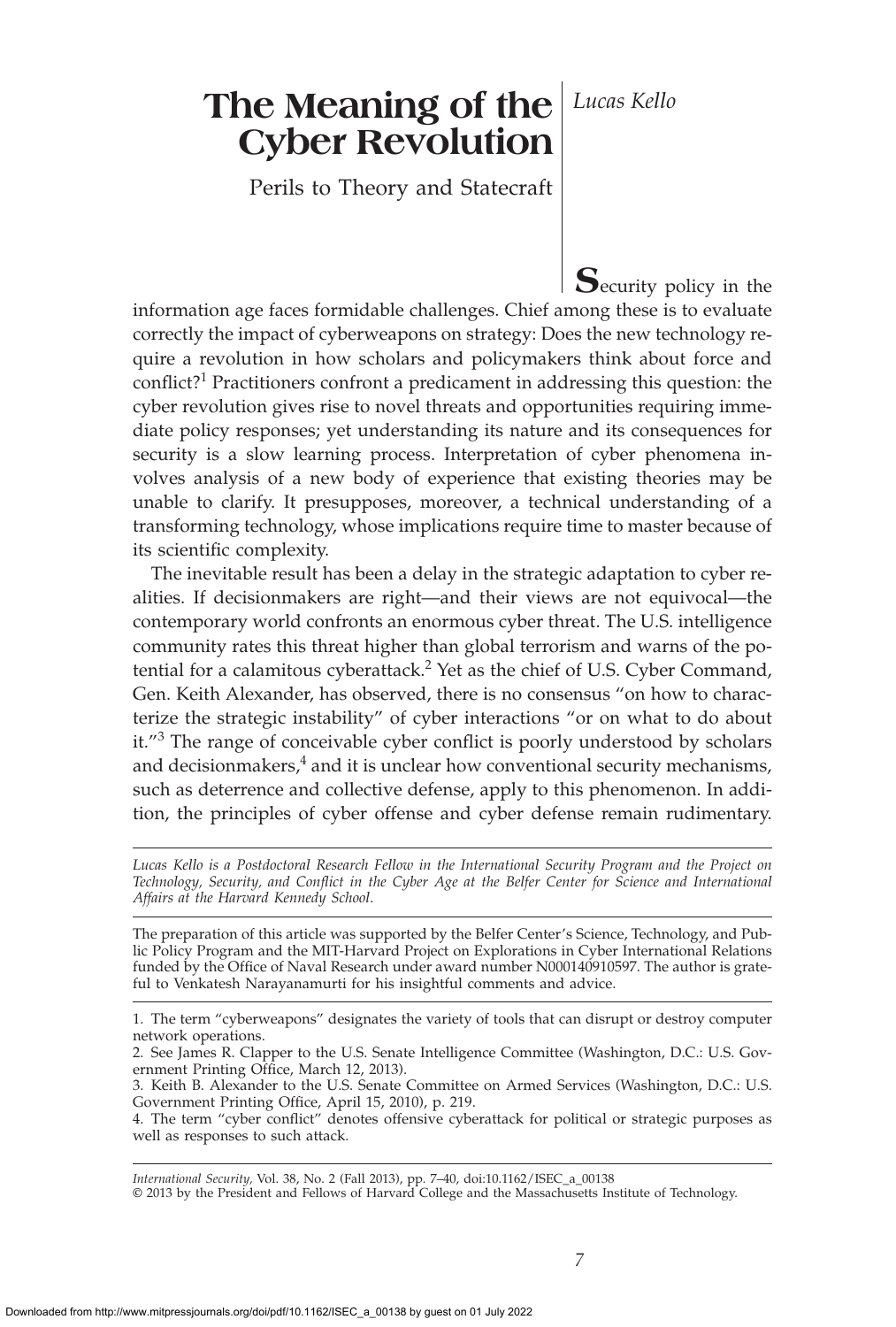The growth of cyber arsenals, in short, is outpacing the design of doctrines to limit their risks.

Against this backdrop, there is an evident need for scholars of international relations and security to contribute to the theoretical evaluation of the cyber revolution. Removed from the pressures of having to defeat the cyber threat, yet possessing concepts necessary to analyze it, academics are in a privileged position to resolve its strategic problems. Yet there has been little systematic theoretical or empirical analysis of the cyber issue from the perspective of international security.<sup>5</sup> This article provides such an analysis: it makes a case and establishes guidelines for the scholarly study of cyber conflict.

The article makes three main arguments. First, integrating cyber realities into the international security studies agenda is necessary both for developing effective policies and for enhancing the field's intellectual progress. Second, the scientific intricacies of cyber technology and methodological issues do not prohibit scholarly investigation; a nascent realm of cyber studies has already begun to emerge. Third, because cyberweapons are not overtly violent, their use is unlikely to fit the traditional criterion of interstate war; rather, the new capability is expanding the range of possible harm and outcomes between the concepts of war and peace—with important consequences for national and international security. Although the cyber revolution has not fundamentally altered the nature of war, it nevertheless has consequences for important issues in the field of security studies, including nonmilitary foreign threats and the ability of nontraditional players to inflict economic and social harm. Three factors underscore the cyber danger for international security: the potency of cyberweapons, complications relating to cyber defense, and problems of strategic instability.

This study has two important caveats: first, its scope is limited because many aspects of national and international security lie beyond the reach of cyberspace though increasingly less so; second, its conclusions are provisional because the observed phenomena are still incipient and could evolve in ways

<sup>5.</sup> The number of articles in academic international relations journals that focus on security aspects of the cyber revolution is small. They include Ronald J. Deibert, "Black Code: Censorship, Surveillance, and Militarization of Cyberspace," *Millennium*, Vol. 32, No. 2 (December 2003), pp. 501–530; Johan Eriksson and Giampiero Giacomello, "The Information Revolution, Security, and International Relations: The (IR)relevant Theory?" *International Political Science Review*, Vol. 27, No. 3 (July 2006), pp. 221–244; Lene Hansen and Helen Nissenbaum, "Digital Disaster, Cyber Security, and the Copenhagen School," *International Studies Quarterly*, Vol. 53, No. 4 (December 2009), pp. 1155–1175; and Mary M. Manjikian, "From Global Village to Virtual Battlespace: The Colonizing of the Internet and the Extension of Realpolitik," *International Studies Quarterly*, Vol. 54, No. 2 (June 2010), pp. 381–401.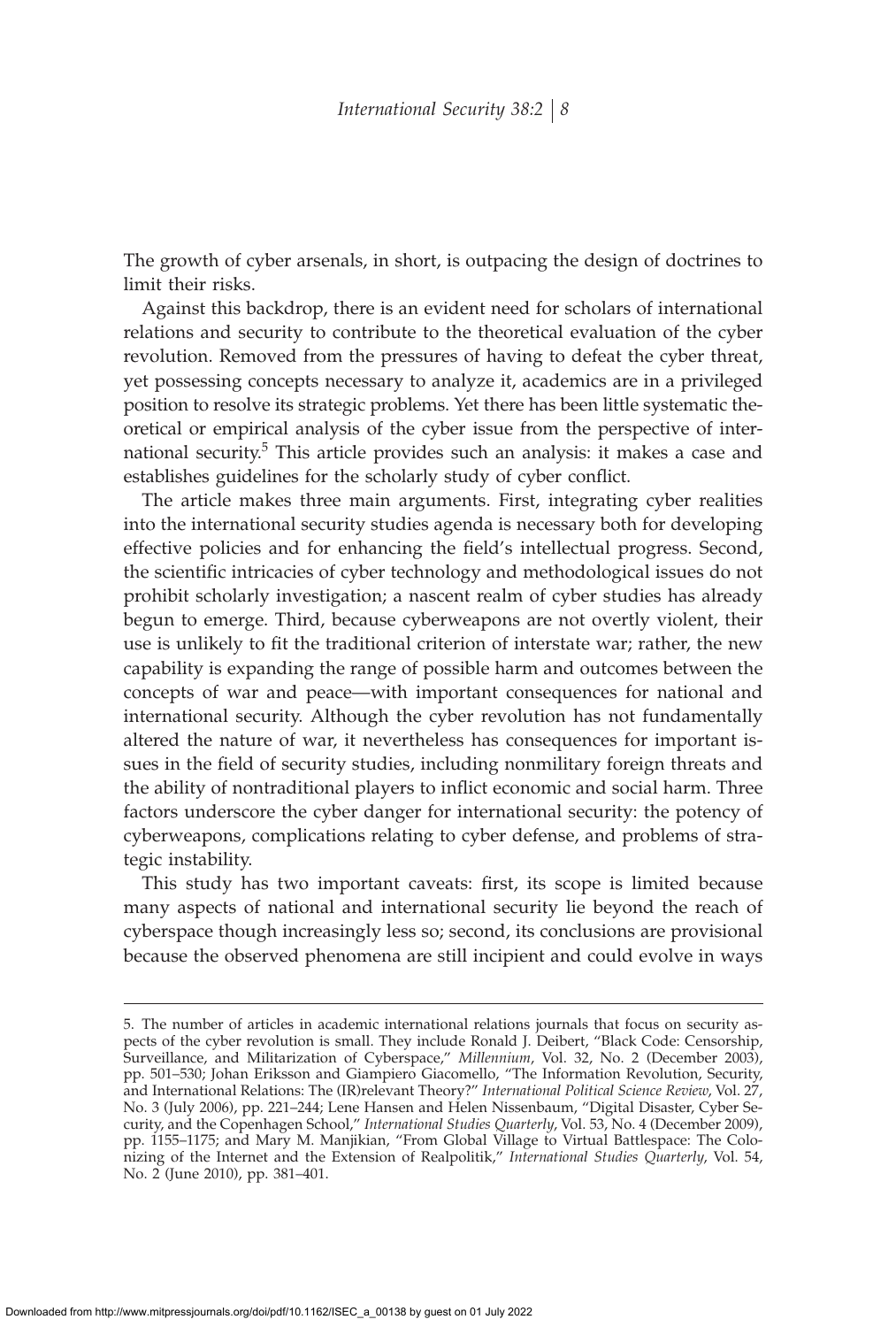difficult to predict. Thus, although the nature of the cyber threat is open to debate, the danger cannot be ignored. If scholars accept the existence of a cyber peril, then they must begin to develop a theoretical framework for understanding both the threat and its consequences for security. Conversely, if the danger appears inflated or has been misinterpreted, then they are obliged to articulate theoretical and empirical challenges to the conventional policy wisdom.

The article has three sections. First, it reviews the sources and costs of scholarly inattention toward the cyber issue and argues why this must change. Second, it presents a selection of common technical concepts to frame the issue from the perspective of security scholars. Third, it assesses the potential consequences of cyberweapons for international security. The article concludes by outlining a research agenda for future cyber studies.

# *Why Study the Cyber Issue?*

It is superfluous to state that the field of international security studies is skeptical of the existence of a cyber danger: it has barely acknowledged the issue, as reflected in the scant relevant literature. Thus the prevailing skepticism seems more visceral than analytical; nevertheless, its sources and degrees can be detected in the notable commentaries that do exist. This section examines the roots of scholarly inattention to the cyber threat and its costs for the intellectual development and policy relevance of the field.

#### degrees of skepticism

Some scholars have expressed skepticism about the importance—or even the feasibility—of cyber studies. Those who are deeply skeptical emphasize two major obstacles. The first concerns the paucity of cases available to propose, test, and refine theoretical claims on cyber phenomena. As Jack Goldsmith states, "There is a worry [among political scientists] that writings in this area will have a dearth of relevant data and will not be valued."<sup>6</sup> Paradoxically, this problem reflects a combination of too much and too little data. Reports of hostile cyber events are profuse, with governments and private industry registering incidents on an ongoing basis.<sup>7</sup> Yet it is often difficult to ascertain the relevance of such cases to security studies, given either poor techniques of data

<sup>6.</sup> Author interview with Jack Goldsmith, Cambridge, Massachusetts, September 13, 2012. 7. For instance, the Department of Homeland Security reported 50,000 intrusions of or attempts to intrude American computer systems between October 2011 and February 2012. See Michael S. Schmidt, "New Interest in Hacking as Threat to Security," *New York Times*, March 13, 2012.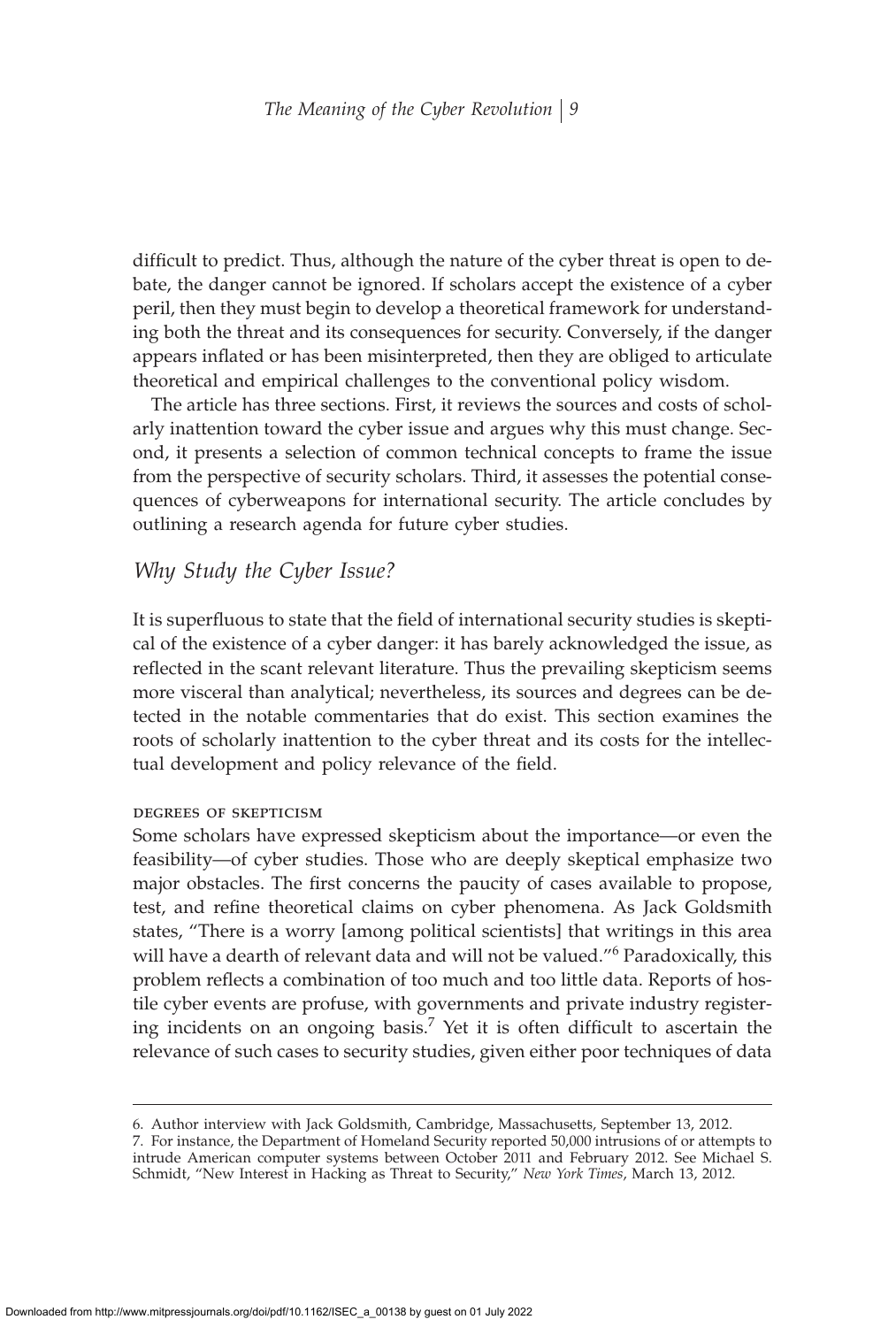collection or the lack of suitable metrics to codify the events. At the same time, the tendency of governments to overclassify information has led to a significant data gap. The most important tactical maneuvers in cyberspace remain shrouded in secrecy, $\delta$  complicating scholarly investigation of the motives and aims of cyberattack as an instrument of foreign and defense policy. Other factors magnify the problem. For example, the private firms that operate the majority of critical computer systems are often reluctant to report damaging cyber incidents because of their potential to create reputational and other costs.

Skeptics also cite a more fundamental problem with cyber studies: they claim that rather than being merely unknown, the properties of cyber phenomena are unknowable. According to Stephen Walt, "[T]he whole issue is highly esoteric—you really need to know a great deal about computer networks, software, encryption, etc. to know how serious the danger might be."<sup>9</sup> It is possible, in other words, that the barriers to scholarship are intrinsic to the new technology, which is so specialized as to bar entry to laypersons.

A less fundamental but still powerful form of skepticism focuses on substantive aspects of the cyber issue. Some scholars intimate that the cyber threat is merely a phantasm: it haunts policymakers but has little grounding in reality. These skeptics invoke the logic of Carl von Clausewitz to argue that the cyber danger is overstated because the related technology does not alter the character or means of war. They claim that cyberattacks are not violent and do not create collateral damage; therefore, the new phenomena do not qualify as acts of war.<sup>10</sup> Moreover, skeptics argue that, insofar as cyberattacks can be destructive, they nevertheless will be rare owing to their high costs.<sup>11</sup> Finally, some analysts challenge the common wisdom that cyberweapons confer asymmetric power on weak states, contending that, instead, the United States and other large states are "well ahead of the curve" when it comes to "military-grade

<sup>8.</sup> See David E. Sanger, *Confront and Conceal: Obama's Secret Wars and Surprising Use of American Power* (New York: Crown, 2012), p. 291. Google e-book.

<sup>9.</sup> Stephen M. Walt, "Is the Cyber Threat Overblown?" *Stephen M. Walt* blog, *Foreign Policy*, March 30, 2010, http://walt.foreignpolicy.com/posts/2010/03/30/is\_the\_cyber\_threat\_overblown. Elsewhere, Walt calls for systematic study of the cyber issue by a "panel of experts." See Stephen M. Walt, "What Does Stuxnet Tell Us about the Future of Cyber-Warfare?" *Stephen M. Walt* blog, *Foreign Policy*, October 7, 2010, http://walt.foreignpolicy.com/posts/2010/10/07/what\_does\_stuxnet \_tell\_us\_about\_the\_future\_of\_cyber\_warfare.

<sup>10.</sup> See Thomas G. Mahnken, "Cyber War and Cyber Warfare," in Kristin M. Lord and Travis Sharp, eds., *America's Cyber Future: Security and Prosperity in the Information Age* (Washington, D.C.: Center for a New American Security, 2011); and Thomas Rid, "Cyber War Will Not Take Place," *Journal of Strategic Studies*, Vol. 35, No. 1 (February 2012), pp. 5–32.

<sup>11.</sup> See Thomas Rid, "Think Again: Cyberwar," *Foreign Policy*, Vol. 192 (March/April 2012), pp. 80–84.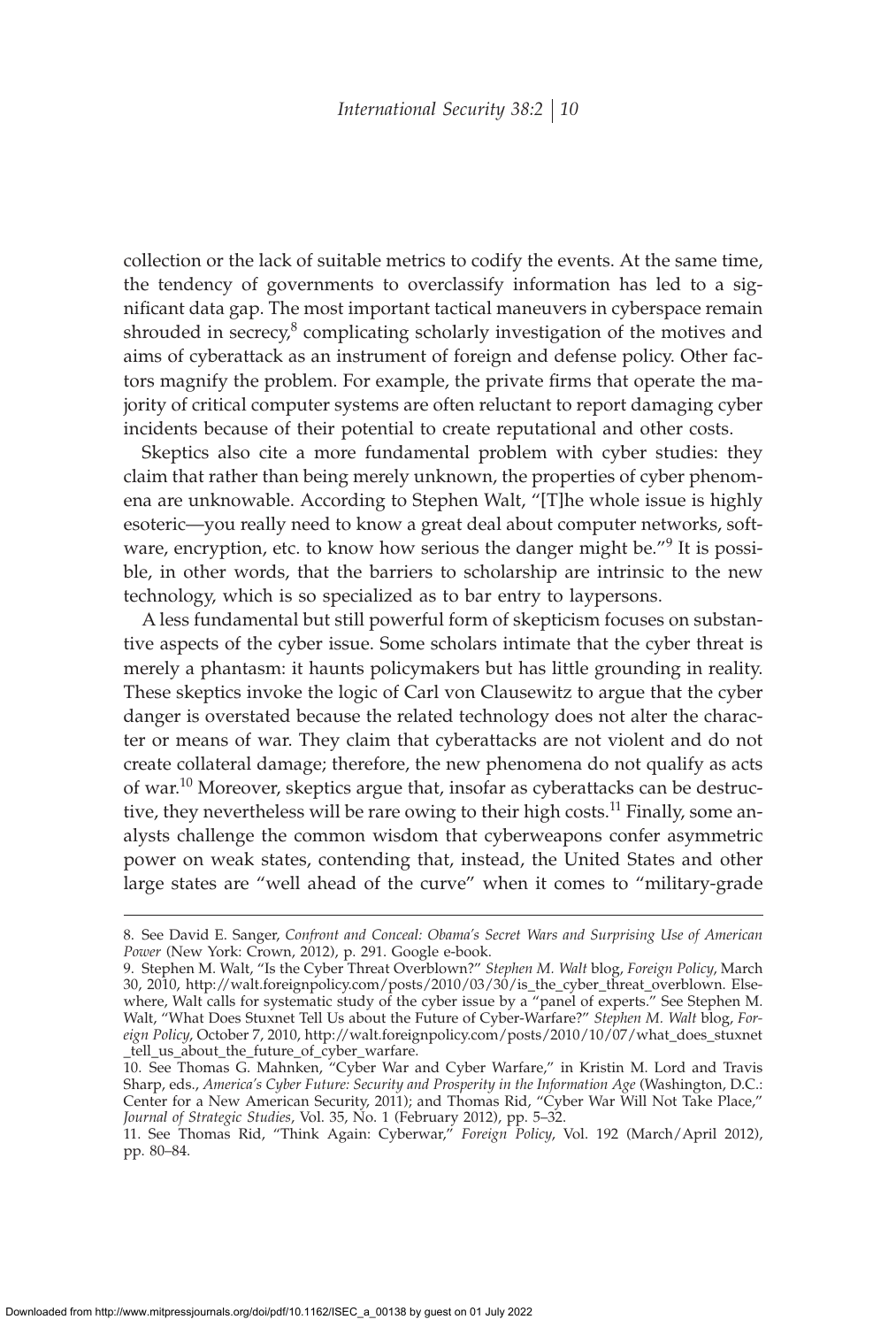offensive [cyber] attacks."<sup>12</sup> The consoling and predictive title of an article by Thomas Rid sums up skeptics' perception of threat inflation: "Cyber War Will Not Take Place."<sup>13</sup>

The two forms of skepticism described above—deep and substantive—have resulted in considerable neglect of the cyber issue. First, the presumption of the inscrutability of cyber technologies has created a sense of resignation, suggesting that the cyber danger—if real—lies beyond the ability of scholars in our field to understand it. Among some observers, there is a sense that the cyber issue is fraught with danger; anyone who attempts to master it will be overwhelmed by its intricacy. Second, the claim of threat inflation makes a direct appeal to the preconceptions of security scholars, arguing that threats that appear to lack an overtly physical character or that do not rise to the level of interstate violence are intellectually uninteresting.<sup>14</sup> To the question: Does the cyber issue merit investigation? it is tempting to answer: Perhaps not, because its hazards are not of a magnitude considered relevant to theory. This view contains an element of intellectual conceit: its adherents claim to perceive a truth that somehow eludes practitioners who possess experiential insight and privileged facts on the cyber issue. A paradoxical effect, moreover, is that this perspective supplies substance for debate while possibly reinforcing the very skepticism that inhibits it.

Crucially, these two viewpoints cannot logically coexist. The thesis of threat inflation presupposes that the scale of danger can be accurately assessed, thus defeating the notion that the cyber issue is incomprehensible. Yet, the absence of any systematic account of why this issue is beyond grasp suggests that the two views coexist in the minds of some observers. This posture is untenable: either both positions are wrong—as this study argues—or only one, the notion of threat inflation, is accurate.<sup>15</sup> The remainder of this section assesses the price paid for the scholarly void that is a consequence of the prevailing skepticism.

costs of the scholarship gap for theory and practice

States and other actors will continue to employ code as a weapon regardless of the reluctance of theorists to merge it into their thinking. Therefore, the with-

<sup>12.</sup> Ibid., p. 84. Rid does not explain why sophisticated cyberattack should not therefore concern lesser powers.

<sup>13.</sup> Ibid.

<sup>14.</sup> See Barry Buzan and Lene Hansen, *The Evolution of International Security Studies* (Cambridge: Cambridge University Press, 2009), p. 12.

<sup>15.</sup> As a matter of principle, both viewpoints could be correct, but in the presence of the first, the second cannot be validated.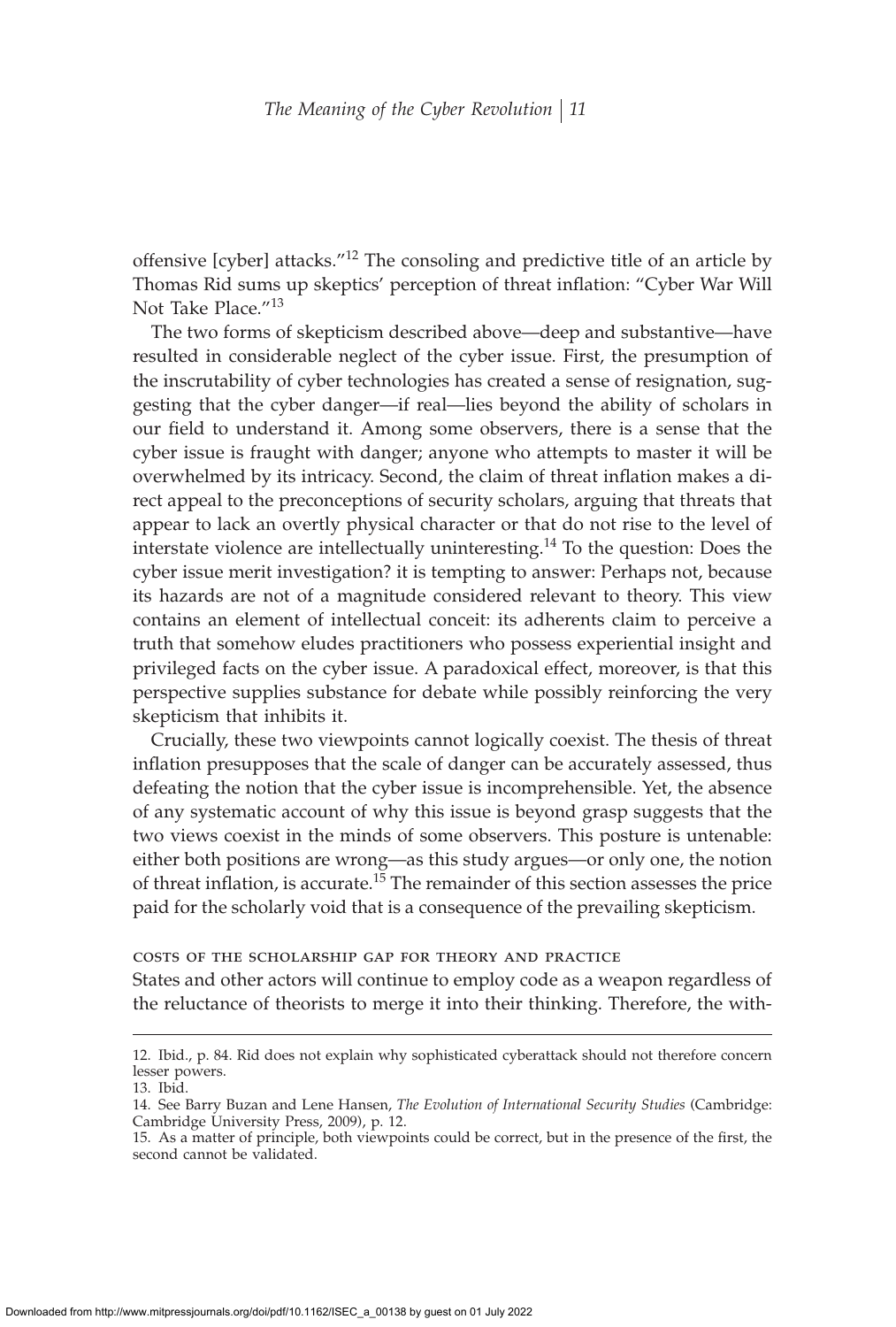drawal of scholars from the study of cyber realities—whether the result of perplexity or indifference—risks eroding the crucial relationship of theory to science—that is, the relevance of our theoretical concepts to ongoing technological transformations. Unless the cyber issue is subjected to serious scholarly appraisal, the gap between contemporary affairs and the craft of international security studies will grow. The consequences for both theory and the capacity for policy guidance are potentially profound.

#### dangers of theoretical stagnation

The costs of scholarly neglect of the cyber issue to the advancement of theory are apparent: when the range of empirical topics that theory is able to elucidate narrows, the academic enterprise inevitably enters a process of internal corrosion, which reveals itself in one or both of two ways—a loss of conceptual fertility or a reduced capacity for explanatory analysis, each of which inhibits intellectual progress in the study of international relations.<sup>16</sup>

As a starting point of theory, the analysis of international security relies on concepts that reduce complex empirical facts to a manageable degree of simplicity.<sup>17</sup> Foundational concepts such as "anarchy," "order," and "system" guide the formulation of ordered research questions as well as the selection of dependent and independent variables when answering those questions. These guiding concepts are especially important when thinking about rapid technological change in weapons systems, because they mediate the relationships among the new technology, its effects on international relations, and scholars' explanatory theories. At the same time, conceptual frameworks can be altered by the very technology that scholars seek to interpret, possibly leading to theoretical breakthroughs. Accordingly, past generations of thinkers have tended to respond to technological revolutions by at least testing their concepts against them. One example is Kalevi Holsti's analysis of the implications of nuclear weapons for the notion of power in international relations.<sup>18</sup>

All of the central trends in security studies, in contrast, seem arrayed against the technological currents of the present cyber revolution. One of the few serious efforts to merge new realities into core theoretical concepts is the work of

<sup>16.</sup> See Stephen M. Walt, "The Enduring Relevance of the Realist Tradition," in Ira Katznelson and Helen V. Milner, eds., *Political Science: State of the Discipline* (New York: W.W. Norton, 2002), p. 220. 17. See Stanley Hoffmann, *The State of War: Essays on the Theory and Practice of International Politics* (New York: Praeger, 1965), pp. 7–8.

<sup>18.</sup> See Kalevi J. Holsti, "The Concept of Power in the Study of International Relations," *Background*, Vol. 7, No. 4 (February 1964), pp. 179–194.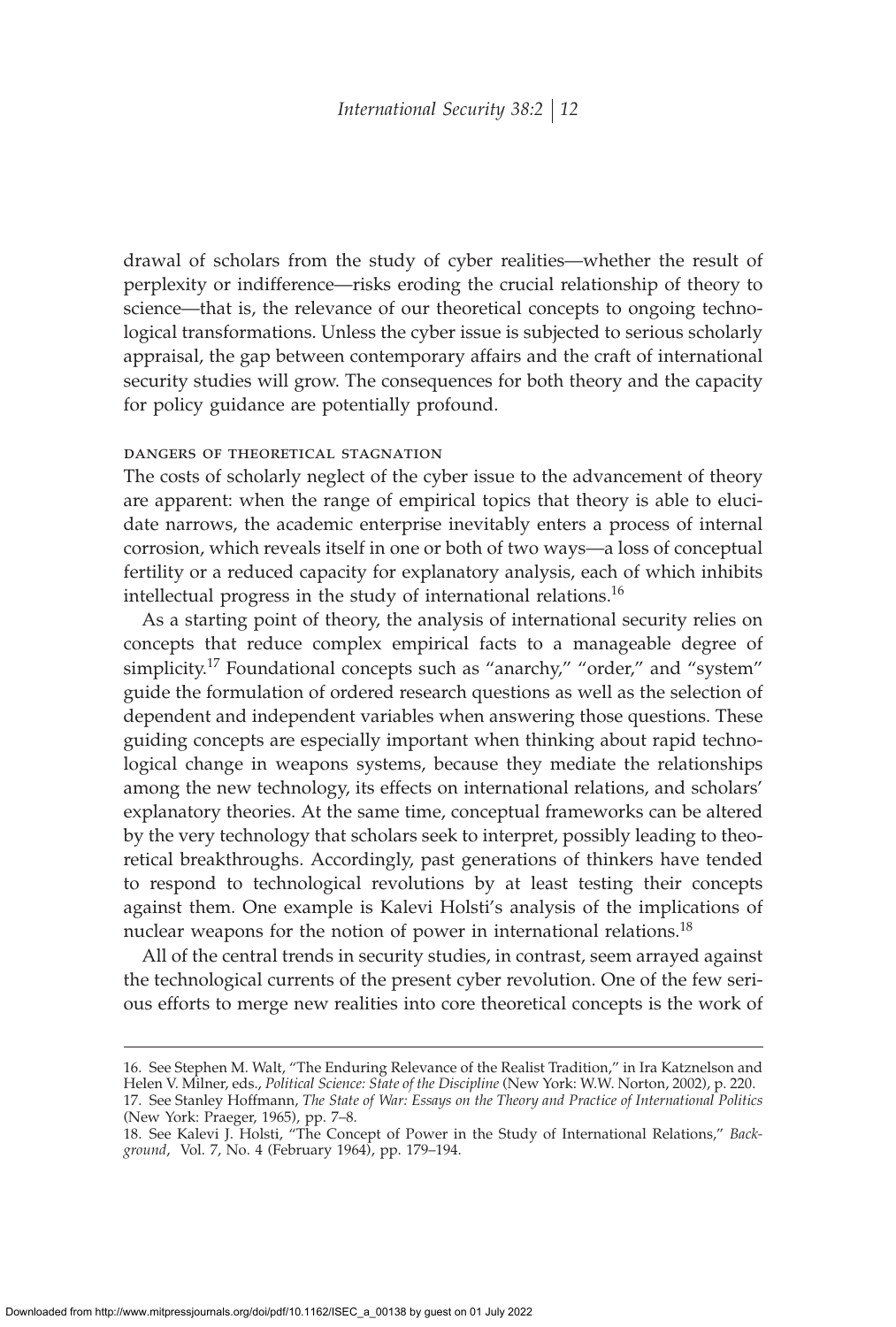Joseph Nye on "cyberpower,"<sup>19</sup> but the analysis of other foundational notions remains primitive. The implications of cyber activity for international anarchy and order, for example, have not been explored—even though practitioners repeatedly warn of global chaos. The conceptual apparatus of international security, in brief, is behind the times.

Second, we are witnessing an explosion of rivalrous cyber phenomena in the absence of theories to give them coherence. Security studies scholars have barely begun to apply their theoretical toolkits to explain, model, or predict competition in the cyber arena; in a realm of study that should be theirs, they have provided no school. The scholarship gap has two dimensions. First, it is fundamental inasmuch as the void reflects the partial irrelevance of existing theory. For example, if the dispersion of cyberpower away from states distorts the Westphalian mold in which our dominant theories are cast, then the mismatch between theory and cyber realities only worsens the problem of "change" in international relations: it confirms the charge that the discipline has a recursive, but no transforming, logic.<sup>20</sup> Second, intellectual stagnation can take an applied form. Here, a novel phenomenon that is in principle explainable remains unexplained; intellectual progress is thus inhibited even where extant theory applies. Whatever its form, the dilatoriness of scholars devalues the stock-in-trade of the field, which, as an eminently empirical science, is to elucidate major trends in contemporary security relationships.

### dangers of policy irrelevance

Scholarly neglect of the cyber danger degrades the policy relevance of the security studies field. This is a perfect situation—if it be the object of security studies to allow policy to practice itself. Many thinkers, however, regard the notion of the irrelevance of theory to policy as repugnant. Stephen Walt expresses this general view: "There is no reason why policy relevance cannot be elevated in our collective estimation."<sup>21</sup> This exhortation applies to the cyber issue even—and perhaps especially—if its associated dangers appear to be a mirage. The possibility that practitioners could be wrong in their estimation of a particular danger does not make scholars' withdrawal into the cloistered

<sup>19.</sup> See Joseph S. Nye, *The Future of Power* (New York: PublicAffairs, 2011), chap. 5.

<sup>20.</sup> See, for instance, Friedrich Kratochwil, "The Embarrassment of Change: Neo-Realism as the Science of Realpolitik without Politics," *Review of International Studies*, Vol. 19, No. 1 (January 1993), pp. 63–80.

<sup>21.</sup> Stephen M. Walt, "The Relationship between Theory and Policy in International Relations," *Annual Review of Political Science*, Vol. 8 (2005), pp. 41–42.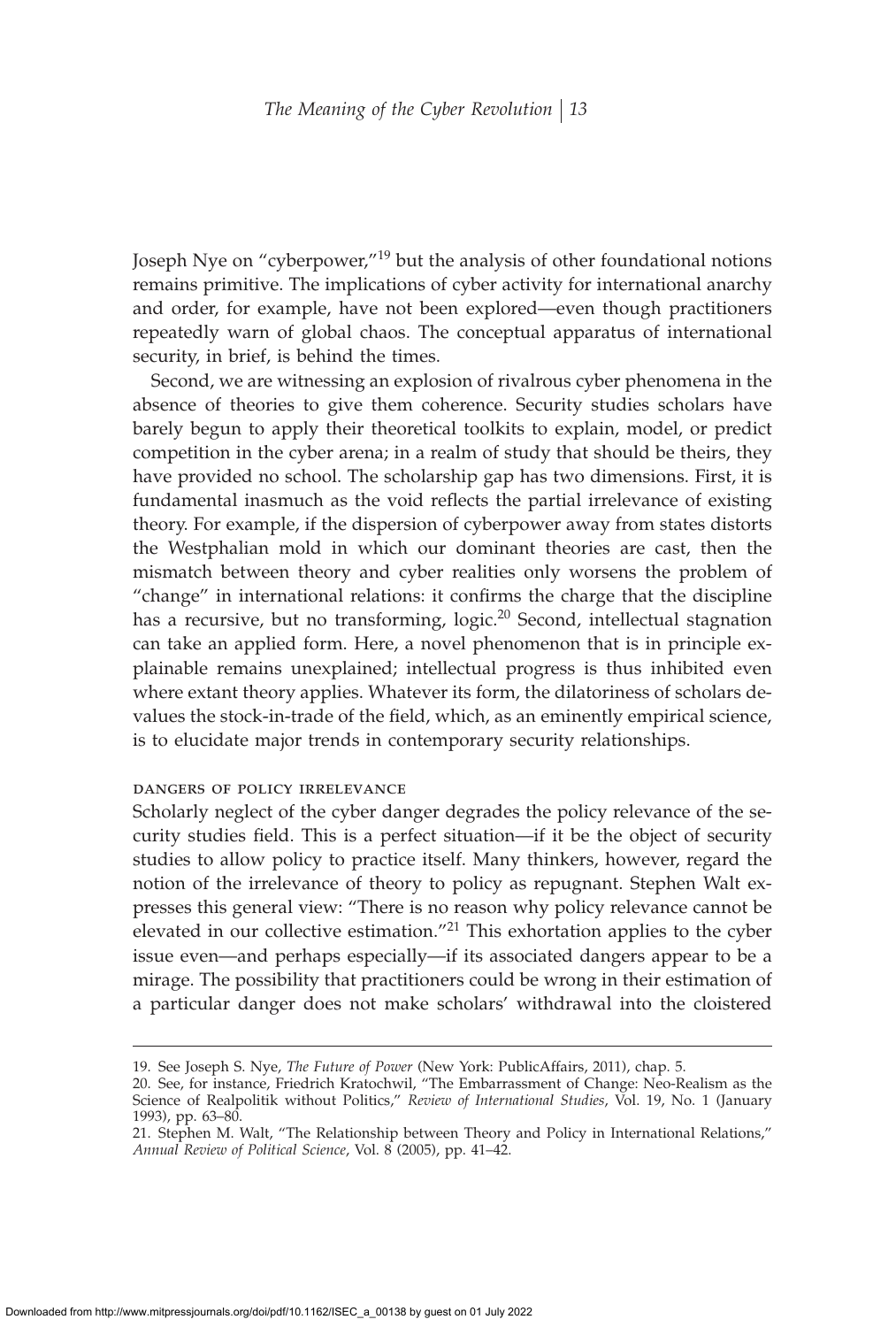halls of academic life acceptable; on the contrary, it increases the need to challenge governing misconceptions as an essential step toward developing sensible security policy.

The need to establish a field of cyber studies rests on the premise that policy succeeds or fails based on the correctness of the theory it presupposes. A policy based on flawed assumptions is foredoomed to fail unless rescued by good fortune; one drawing on sound theory can be defeated only in its execution. The theory-policy nexus is especially close in a period of rapid technological change, in which threats and opportunities arising from a new class of weapon produce pressures to act before the laborious process of strategic adaptation is concluded. Consequently, axioms are applied that may have outlived their validity. Historically, bad theories of new technology have been behind many a strategic blunder. In 1914, British commanders failed to grasp that the torpedo boat had rendered their magnificent surface fleet obsolescent. In 1940, French strategic doctrine misinterpreted the lessons of mechanized warfare and prescribed no response to the Nazi tank assault.

The cyber revolution is no exception to this problem of lag in strategic adaptation. Nye observes that, in comparison with the early nuclear era, "strategic studies of the cyber domain are chronologically equivalent to 1960 but conceptually more equivalent to the 1950s."<sup>22</sup> Circumstances in the lead-up to the U.S. offensive cyber operation known as "Olympic Games," which destroyed enrichment centrifuges in Iran, vividly demonstrate the problem. The custodians of the worm (named Stuxnet by its discoverers) grappled with three sets of doctrinal quandaries: (1) ambiguities regarding the tactical viability of cyberattack to destroy physical assets; (2) concerns that the advanced code would proliferate to weaker opponents who could reengineer it to hit facilities back home; and (3) anxieties over the dangerous precedent that the operation would set—would it embolden adversaries to unleash their own virtual stockpiles?23 These quandaries were real enough to Stuxnet's handlers. President Barack Obama and his team of advisers are the kind of decisionmakers who, recognizing that a new genus of conflict is in the offing, are inordinately obstinate in searching for satisfactory answers to the hazards it portends. Nevertheless, in the race against Iran's development of a nuclear bomb, they decided to

<sup>22.</sup> Joseph S. Nye, "Nuclear Lessons for Cyber Security?" *Strategic Studies Quarterly*, Vol. 5, No. 4 (Winter 2011), p. 19.

<sup>23.</sup> For an excellent account of the Olympic Games deliberations, see Sanger, *Confront and Conceal*, chap. 8.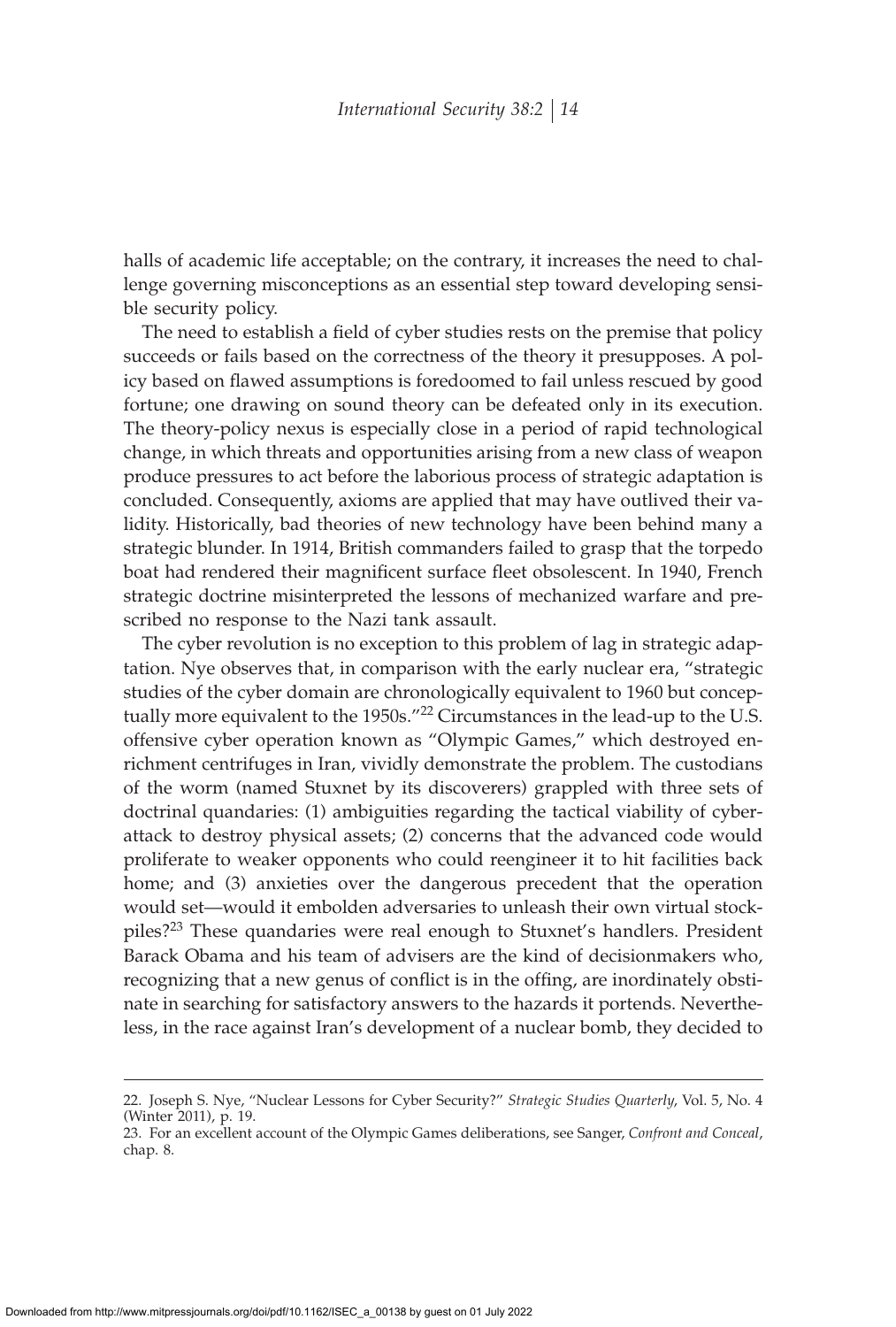act; it still remains for scholars to develop a theoretical scheme to address the quandaries of cyber conflict for the future.

The torments of decisionmaking faced by practitioners are an opportunity for scholars. Whatever aspect of the cyber issue one considers—its strategic, tactical, or moral problems—there is in it a chance to demonstrate the merits of academic insight in the resolution of pressing policy challenges. So long as the impression of a cyber danger persists at the highest strata of government, the reluctance to assess its consequences risks nourishing the preconception that international security studies is, as one diplomat put it, "irrelevant" and "locked within the circle of esoteric scholarly discussion."<sup>24</sup>

# *Conceptual and Technical Rudiments for Cyber Studies*

So, is it possible for a field of cyber studies to flourish? Some skeptics presume that basic methodological obstacles—the scarcity of cases to analyze and the sheer scientific complexity of the related technology—inhibit orderly investigation of the cyber issue. These barriers to scholarship are smaller than they have been made out to be.

#### FILLING THE DATA GAP

Cyber studies is not confined to ahistorical abstraction: there are comparatively more cases to examine than in other technological domains, such as the nuclear and biological fields, in which a paucity of events has not prevented a field of study from thriving.<sup>25</sup> At most, the data gap will reduce the degree of certainty of hypotheses; theorists should seek to maximize the leverage of their claims by avoiding single-case inferences and, where possible, drawing on the variety of known cases.

While the shroud of government secrecy shrinks the pool of observable cyber events and reduces available details about them, this is true of all national security activity. Moreover, the cyber research community has the unique advantage that the very technology that governments are eager to conceal is itself capable of piercing the veil of secrecy. The diffusion of the internet means that, once released, many malware agents will eventually replicate to third parties, thereby raising the chances of eventual detection. As Olympic

<sup>24.</sup> David Newsom, "Foreign Policy and Academia," *Foreign Policy*, Vol. 101 (Winter 1995), p. 66. 25. See Nye, "Nuclear Lessons for Cyber Security?" *Strategic Studies Quarterly,* Vol. 5 (Winter 2011), p. 26.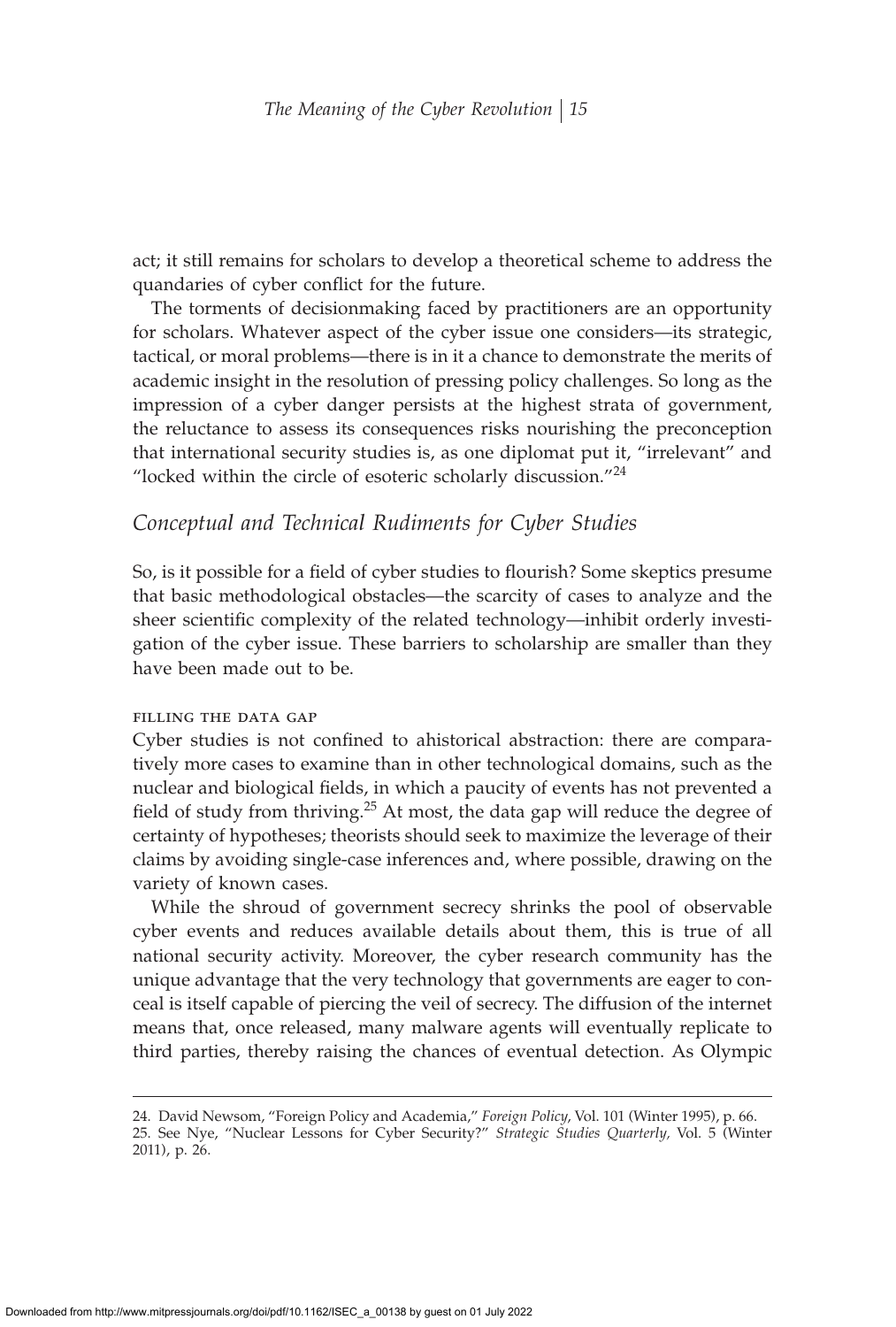Games reveals, this can occur even in connection with covert operations involving "air-gapped" computer systems (i.e., those not joined to the internet). $26$  Olympic Games also shows that the consequences of a successful cyberattack can be difficult to hide, particularly if they contain a destructive element. In addition, legislative efforts are under way in a number of countries to give private industry incentives to report network breaches that escape public detection because of their subtle impact. Finally, the common reluctance of officials to discuss offensive cyber policy may ease—at least off-the-record—as the need for public debate on its strategic quandaries intensifies.

#### the need for a congress of disciplines

The cyber issue is scientifically esoteric: no one familiar with the workings of computer code would deny it. Cyber studies, however, does not require a miracle of learning; only the minimum degree of technical acuity is needed, which reveals the scope of maneuver in the cyber domain. Cyber studies requires a congress of disciplines that includes not only the engineering sciences but also the political and social sciences. Certain aspects of the cyber issue, such as the analysis of code, belong to the computer specialist; others require the expertise of researchers versed in the contests of international anarchy.

So far, however, the analysis of cybersecurity has effectively been ceded to the technologists. Consequently, public perceptions of the cyber issue display the following tendencies: $^{27}$  (1) a propensity to think of "cyber threats" as pernicious lines of code—instead of focusing on the human agents who utilize them, and their motives for doing so; (2) an inclination to conceive of "security" as the safety of a computer system or network—without paying sufficient attention to the safety of critical activity (e.g., nuclear enrichment) that is beyond cyberspace but reliant on computer functionality; and (3) the habit of labeling any hostile cyber action—from the theft of personal data to the destruction of nuclear turbines—as an "attack," ignoring the potentially serious connotations of that term in an international context. All of these tendencies involve aspects of international security that technologists are unequipped to address, for technical virtuosity is not identical to strategic insight: it can illuminate the properties of a new class of weapon yet contribute little to explaining the reasons that inspire its use.

<sup>26.</sup> Although Stuxnet's custodians sought to contain the worm within the Natanz facility, thousands of external machines were infected (more than 40 percent of these outside Iran).

<sup>27.</sup> This trend is reflected in the overtly technical tone of important works of military tactics, such as Martin C. Libicki, *Conquest in Cyberspace: National Security and Information Warfare* (New York: Cambridge University Press, 2007).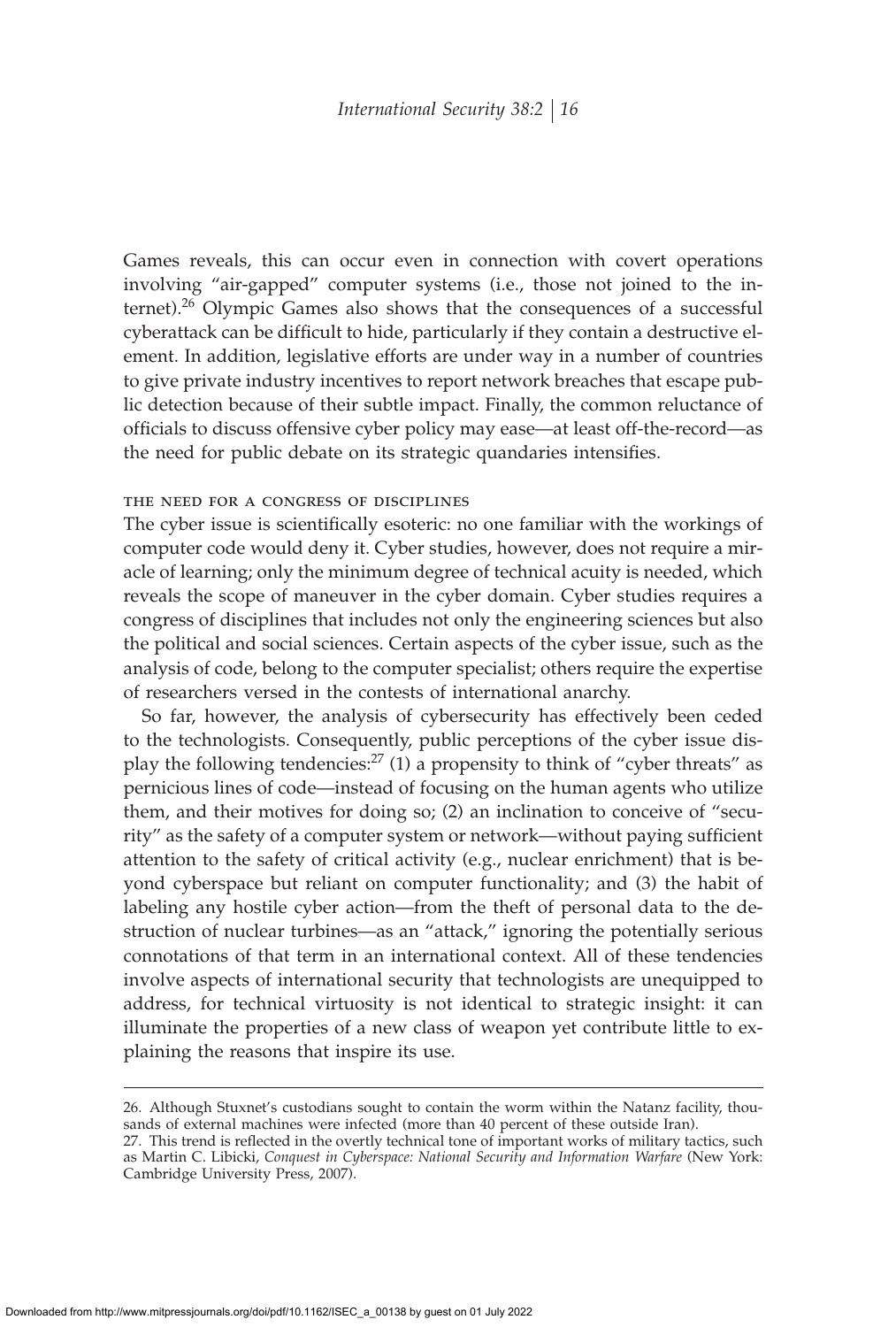#### common technical concepts

The field of international security studies requires commonly accepted technical concepts that lay out the various dimensions of the cyber issue. Such a schematization can perform three important functions. The first is to frame the complex scientific properties of the cyber issue in a manageable way. The second is to identify the features of the technology and its related phenomena that are most relevant to the field while eliminating activity that does not rise to the level of national or international security. The third function of the framework is to orient theory development, allowing scholars to organize and codify data collected after a cyber event becomes known, search for causal chains linking determining factors to the event, and establish conceptual benchmarks for evaluating competing explanations of it. The schematization below fills the conceptual void. It contains the following six elements: cyberspace, cybersecurity, malware, cyber crime, cyberattack, and cyber exploitation.<sup>28</sup>

CYBERSPACE. Cyberspace is the most elemental concept in the cyber field: it establishes the technical markers within which the virtual weapon can operate. One common definition construes cyberspace as all computer systems and networks in existence, including air-gapped systems.<sup>29</sup> Another excludes isolated nodes.<sup>30</sup> For the purposes of this study, the first definition is appropriate. Total isolation of computer systems is rarely feasible today. The ubiquity of computing devices, ranging from removable drives to personal laptops—each a potential carrier of malware—has multiplied the access vectors through which an attacker can bridge an air gap. Moreover, the computer systems likeliest to be shielded by air (e.g., nuclear facilities) are ordinarily of high significance to national security and therefore should not be excluded from the plane of action. Cyberspace can thus be conceived as comprising three partially overlapping terrains: (1) the internet, encompassing all interconnected computers, including (2) the world wide web, consisting only of nodes accessible via a URL interface; and (3) a cyber "archipelago" comprising all other computer systems that exist in theoretical seclusion (i.e., not connected to the internet or the web). This conceptualization reflects an important consideration in security planning: not all threats propagated through the web can transmit via the internet, and those

*What to Do About It* (New York: HarperCollins, 2010), p. 69.

<sup>28.</sup> The proposed framework draws from, but also adapts, concepts introduced in William A. Owens, Kenneth W. Dam, and Herbert S. Lin, eds., *Technology, Policy, Law, and Ethics Regarding U.S. Acquisition and Use of Cyberattack Capabilities* (Washington, D.C.: National Academies Press, 2009). 29. See Richard A. Clarke and Robert K. Knake, *Cyber War: The Next Threat to National Security and*

<sup>30.</sup> See German Federal Ministry of the Interior, *Cyber Security Strategy for Germany* (Berlin: German Federal Ministry of the Interior, February 2011), p. 14.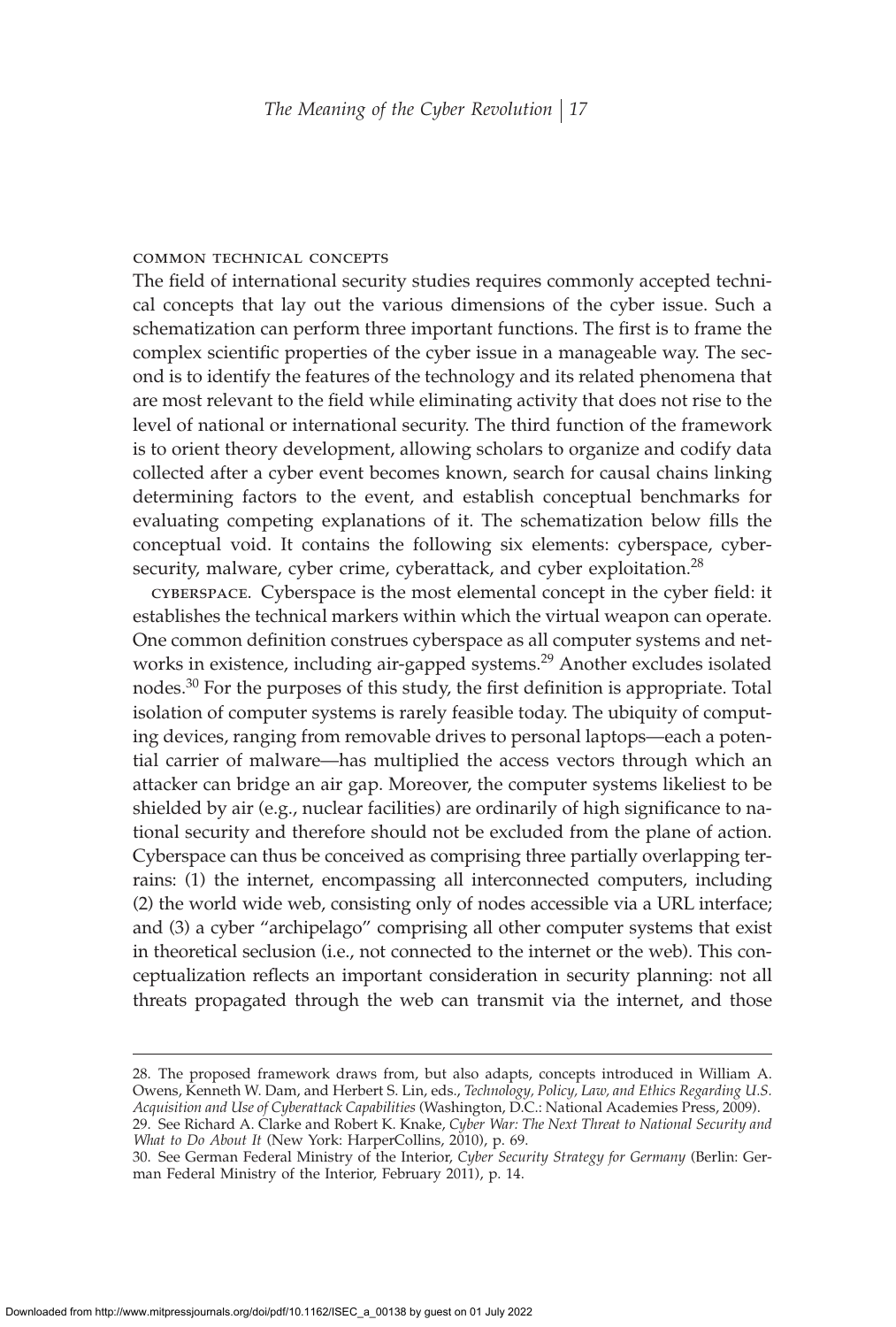that are transmissible cannot use the internet to breach the cyber archipelago. On these terms, there are two basic kinds of targets: (1) remote-access and (2) closed-access. Each is susceptible to different methods of approach in a cyberattack.

cybersecurity. Cybersecurity consists of measures to protect the operations of a computer system or the integrity of its data from hostile action. Cybersecurity can also be conceived of as a state of affairs: the absence of unauthorized intrusion into computer systems and their proper functioning. Crucially, the concept encompasses the safety and survivability of functions operating beyond cyberspace but still reliant on a computer host, to which they are linked at the logical or information layer.<sup>31</sup> Insofar as measures of security are the purview of the military or impinge on military capabilities, they constitute cyber defense. An alternative conception of cybersecurity, often labeled "information security," involves government protection of channels of information flow in domestic society (e.g., internet censorship). Such differences of interpretation of the meaning of cybersecurity have hindered efforts to establish international regimes of rules and norms of cyber conduct.

malware. Malware involves software designed to interfere with computer functionality or to degrade the integrity of data. It encompasses the gamut of mischievous computer code—viruses, worms, Trojans, spyware, adware, and so on. Malware can be designed to open an avenue of access to an adversary's computer system, or to attack it, or both. Thus, the use of malware is an instrument of cyber hostility and not, as is sometimes implied, a separate category of action.<sup>32</sup> Almost all cyber hostilities involve the use of malware.<sup>33</sup>

cyber crime. Cyber crime entails the use of a computer for an illicit purpose under the existing penal code of a nation. It includes credit card fraud and transmission of prohibited data such as child pornography. Because domestic criminal law is unenforceable against states, cyber crime prevention focuses on private agents prosecutable in national jurisdictions. For this reason,

<sup>31.</sup> The logical layer comprises the service platforms on which computer systems and networks function  $(e.g.,$  software applications). The information layer includes the data that flow between interconnected nodes. The physical layer comprises physical machines. On the "layers" model, see Nazli Choucri and David Clark, "Cyberspace and International Relations: Towards an Integrated System," paper presented at Massachusetts Institute of Technology, Cambridge, Massachusetts, August 2011.

<sup>32.</sup> An example of such misconstrual is Myriam Dunn Cavelty, "The Militarization of Cyber Security as a Source of Global Tension," *Strategic Trends 2012: Key Developments in Global Affairs* (Zurich: Center for Strategic Studies, 2012), p. 108.

<sup>33.</sup> One possible exception involves distributed-denial-of-service (DDoS) attacks. Although most DDoS operations employ malware to recruit zombie machines, participants can also be mobilized to download attack tools onto personal machines voluntarily.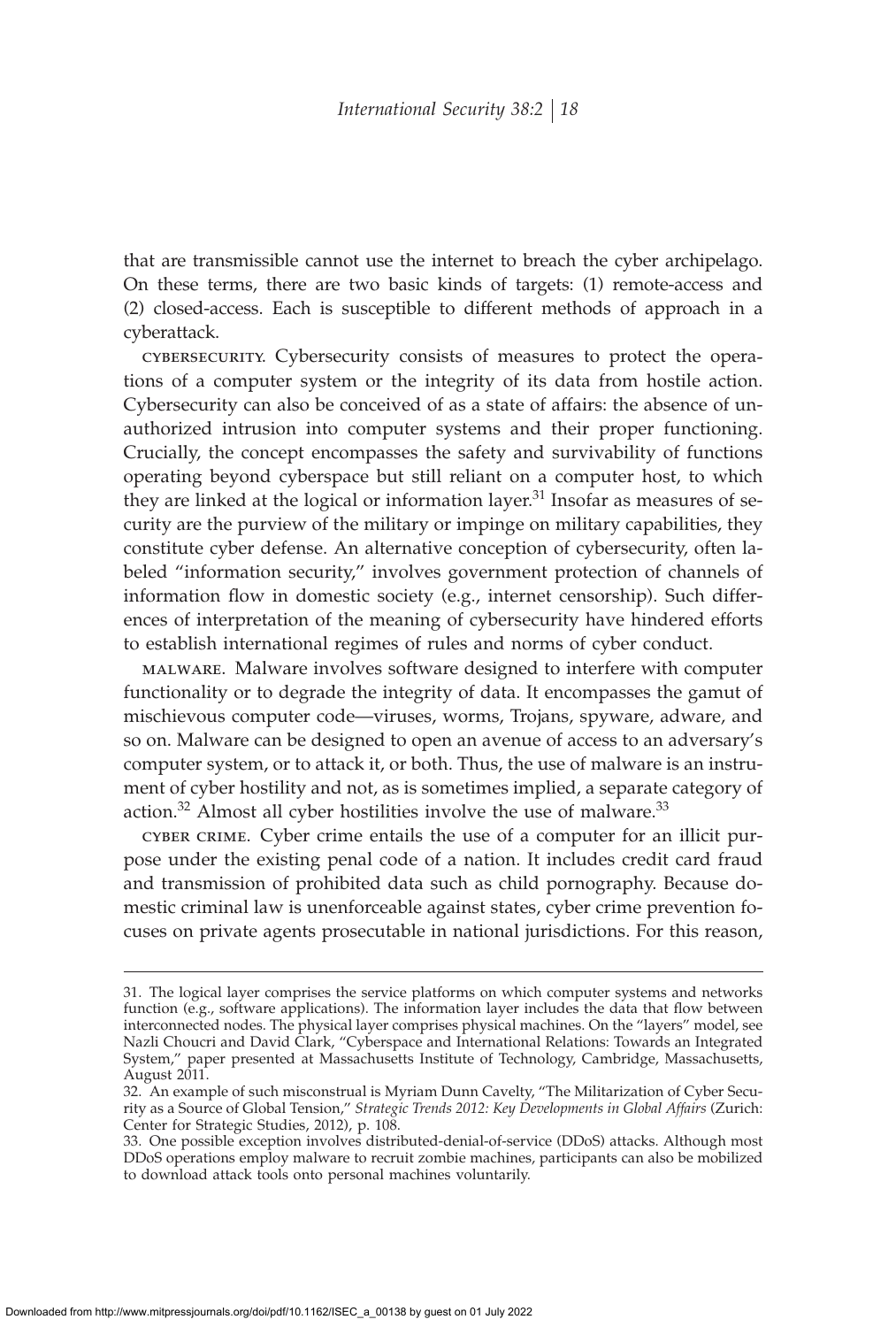it is the least contentious aspect of the cyber issue at the intergovernmental level. It is also the only dimension expressly regulated by treaty (the 2008 Council of Europe Convention on Cyber Crime). In the usage proposed here, cyber crime lacks political or strategic intent; therefore, it rarely has an impact on national or international security.

cyberattack. Cyberattack refers to the use of code to interfere with the functionality of a computer system for a political or strategic purpose. The first significant cyberattack reportedly occurred in 1982, when a so-called logic bomb caused a Soviet oil pipeline to explode.<sup>34</sup> Cyberattacks are characterized by the attackers' desire and capability to disrupt computer operations or to destroy physical assets via cyberspace; thus, if the defender unnecessarily ceases computer operations as a consequence of misinformation or misinterpretation, the incident does not constitute cyberattack. Neither the goal nor the effects of a cyberattack need be contained in cyberspace. That is, the final object may be to incapacitate the computer system itself or to degrade social, economic, or government functions dependent on its proper operation. Accordingly, two main types of cyberattack "effects" can be identified: (1) direct effects, which unfold within the logical environment of the target machine complex (e.g., destruction of nuclear centrifuges by manipulating their industrial controller); $35$ and (2) indirect effects, which hinder activity or functions that lie beyond the logical habitat of the compromised computer system but which rely on that system (e.g., interruption of the chemical process of uranium isotope separation necessary for the material's weaponization).

This description of the effects of a cyberattack departs from common understanding, which situates the effects boundary at the physical frontier of logically tied machines.<sup>36</sup> Take, for example, Olympic Games. The custom-built Stuxnet worm was designed to attack the logical environment of the Siemens S7-315 PLC at the Natanz nuclear facility in Iran. The attack sequence injected malicious code into the PLC to alter the behavior of IR-1 centrifuge cascades controlled by it.<sup>37</sup> Commentators ordinarily describe the effects on the PLC as direct and those on centrifuges as indirect, because the latter effects were

<sup>34.</sup> See Thomas C. Reed, *At the Abyss: An Insider's History of the Cold War* (New York: Random House, 2005), chap. 17.

<sup>35.</sup> The term "industrial controller" signifies computer systems that govern processes of industrial production. It includes supervisory control and data acquisition (SCADA) systems and programmable logic controllers (PLCs).

<sup>36.</sup> See Owens, Dam, and Lin, *Technology, Policy, Law, and Ethics*.

<sup>37.</sup> For technical details on Stuxnet's destructive procedure, see Nicholas Falliere, Liam O. Murchu, and Eric Chien, "W32.Stuxnet Dossier," ver. 1.4 (Cupertino, Calif.: Symantec, February 2011).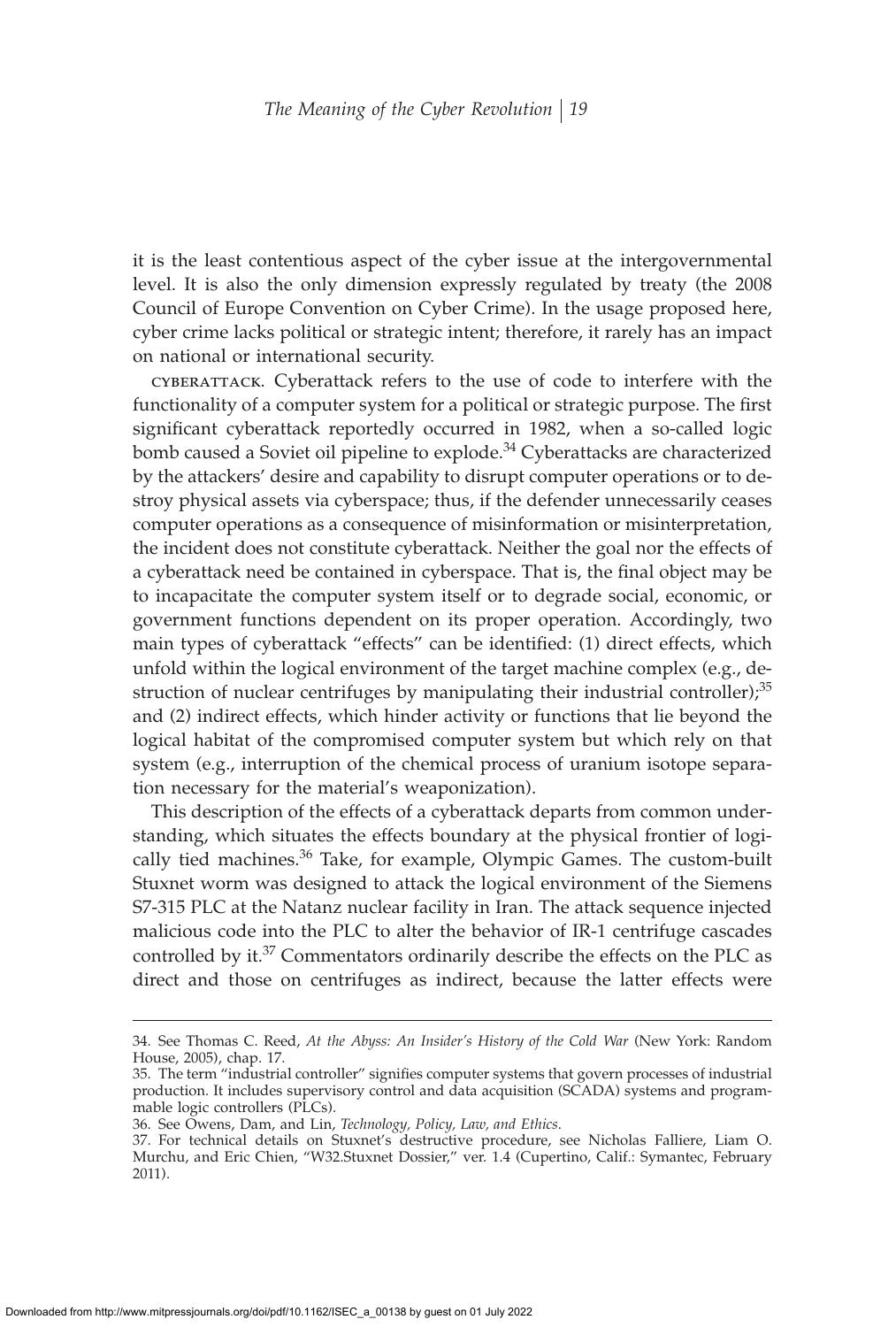"transmitted" via the PLC. This standard definition is nonsensical from the perspective of strategic analysis because it unnecessarily discriminates between effects exerted on an industrial controller and those on its constituent machines. In contrast, the usage proposed above assumes a more general perspective: it separates effects occurring within a unitary logical environment such as the Natanz facility from those affecting, say, Iran's ability to purify uranium—a far more useful distinction for strategic analysis. Moreover, because malware manipulates the logical unison of a computer system to execute a payload, treating effects within that system as direct and those beyond it as indirect makes more sense. $38$  In short, the interesting segmentation of cyberattack effects lies at the logical, not the physical, boundary of cyberspace.

If the effects of a cyberattack produce significant physical destruction or loss of life, the action can be labeled "cyberwar," a term that should be used sparingly given that the vast majority of cyberattacks do not meet this criterion.<sup>39</sup> If the attack is perpetrated by a private actor for political or ideological purposes, it is an example of "hacktivism."<sup>40</sup> Moreover, cyberattacks can be customized or generalized. In a customized attack, the payload is designed to manipulate only machines within a specific logical habitat (e.g., Olympic Games). In a generalized attack, no machine reachable via the internet is in principle spared (e.g., the DDoS attacks that paralyzed computer systems in Estonia in 2007).

cyber exploitation. Cyber exploitation refers to the penetration of an adversary's computer system for the purpose of exfiltrating (but not defiling) data. $^{41}$  One of the first major acts of cyber exploitation occurred in 1986 with a foreign breach of military and government computers in the United States. Another notable incident was the seizure by Chinese agents of several terabytes of secret U.S. government data in 2003. Essentially an intelligence-gathering activity, cyber exploitation relies on stealth and undetectability; thus disruption of the host system, which can lead to discovery and closure of access, defeats the purpose of exploitation.<sup>42</sup> One objective of exploitation may be to seize a nation's military or industrial secrets, an activity known as "cyber espionage." The technique can also be employed to

- 41. See Owens, Dam, and Lin, *Technology, Policy, Law, and Ethics*, p. S-1.
- 42. See ibid., pp. 1–7.

<sup>38.</sup> The standard usage can be relabeled as follows: "first-order" direct effects exerted on an industrial controller; and "second-order" direct effects influencing machine parts governed by it. 39. For a similar definition, see Nye, "Nuclear Lessons for Cyber Security?" p. 21.

<sup>40.</sup> On hacktivism as a modern form of political activism, see François Paget, *Cybercrime and Hacktivism* (Santa Clara, Calif.: McAfee, 2010), pp. 10–12.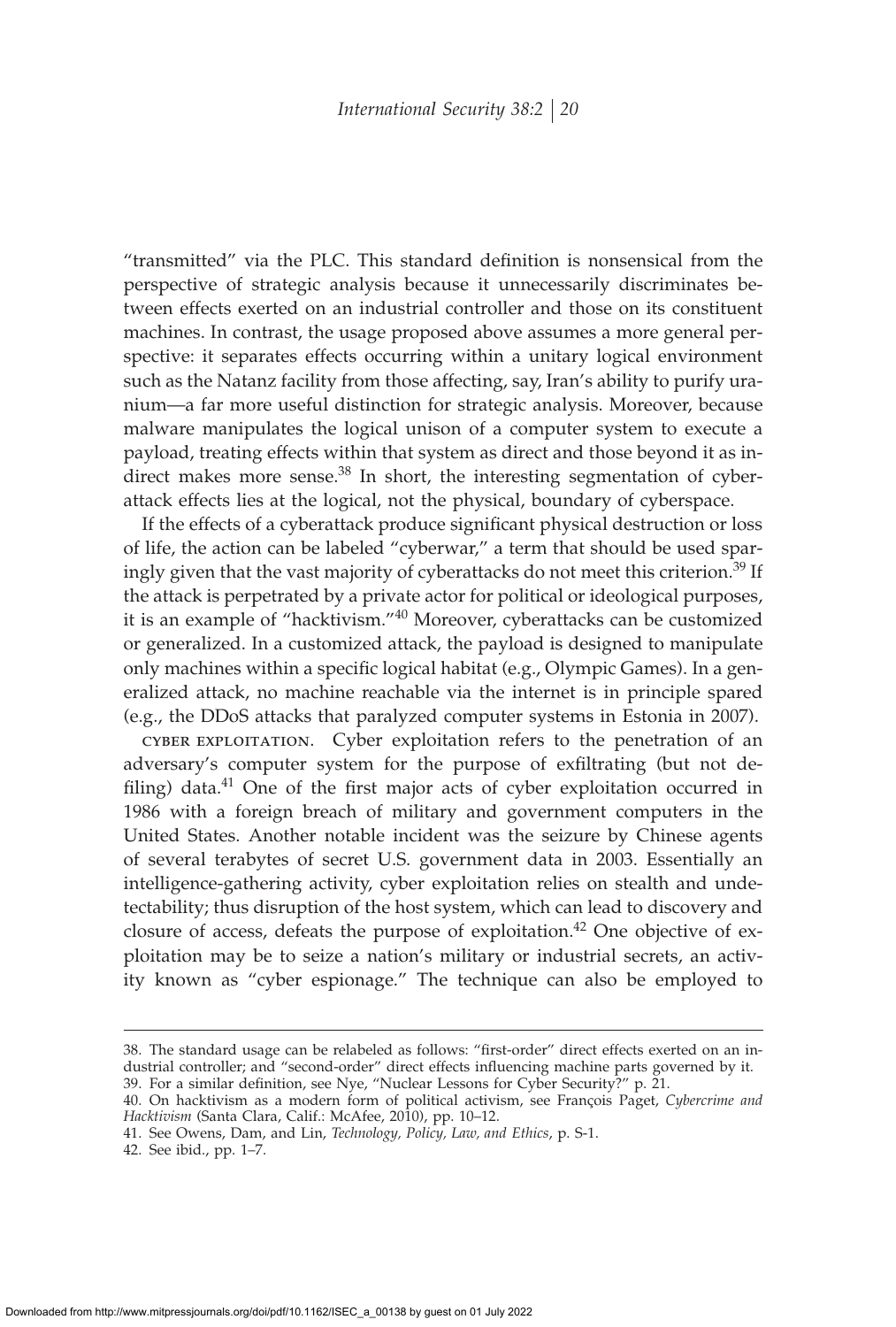acquire knowledge of an adversary's computer systems to plan future cyberattacks, in which case exploitation is an element of a multistage cyberattack.<sup>43</sup>

Acts of cyber exploitation are often conflated with cyberattack.<sup>44</sup> From a strictly technical standpoint, this makes sense. In cyber exploitation, the target computer system is itself subjected to "attack," because access to privileged data usually requires aggressive measures to overcome computer defenses hence the tendency for the conflation of terms within the technical community. From a tactical perspective, moreover, differentiating cyber exploitation from cyberattack can be difficult because both rely on the presence of a vulnerability and the ability to manipulate it; only the nature of the payload, which may not be immediately evident to the defender, varies. Further, a multistage cyberattack by an "advanced persistent threat" may involve preliminary rounds of exploitation to gain knowledge of the target,<sup>45</sup> further obscuring the two forms of action. These technical and tactical ambiguities, however, should not conceal an essential difference: cyber exploitation and cyberattack invite very different policy and legal consequences. As a form of espionage, exploitation by itself does not exert adverse direct effects and is not prohibited by international law; in contrast, a high-impact cyberattack could constitute a use of force or even an armed attack under treaty obligations. The use of unmanned aerial vehicles (UAVs) highlights the difference. Similar to cyber artifacts, UAVs can be employed to conduct remote sensing or they can be fitted with Hellfire missiles to strike ground targets (or both). Like a computer operator, a defender on the ground may not know the precise nature of the weapon until the operation is well under way. Yet it would be senseless—politically, legally, and strategically—to label the use of a UAV for strictly reconnaissance purposes a "drone attack." Fusion of the terms cyber exploitation and cyberattack could, however, produce such misidentification. From the perspective of international security, therefore, the common conflation of labels inhibits rather than aids understanding of the cyber issue.

The protection of military, industrial, and commercial secrets from cyber ex-

<sup>43.</sup> See David D. Clark and Susan Landau, "Untangling Attribution," in *Proceedings of a Workshop on Deterring Cyberattacks: Informing Strategies and Developing Options for U.S. Policy* (Washington, D.C.: National Academies Press, 2010), pp. 25-40.

<sup>44.</sup> See, for example, Alexander Klimburg and Heli Tirmaa-Klaar, *Cybersecurity and Cyberpower: Concepts, Conditions, and Capabilities for Cooperation for Action within the EU* (Brussels: European Parliament Directorate General for External Policies of the Union, Policy Department, April 2011), p. 5.

<sup>45.</sup> The term "APT" refers to an actor (such as a large state) able to penetrate an adversary's computer systems persistently and successfully.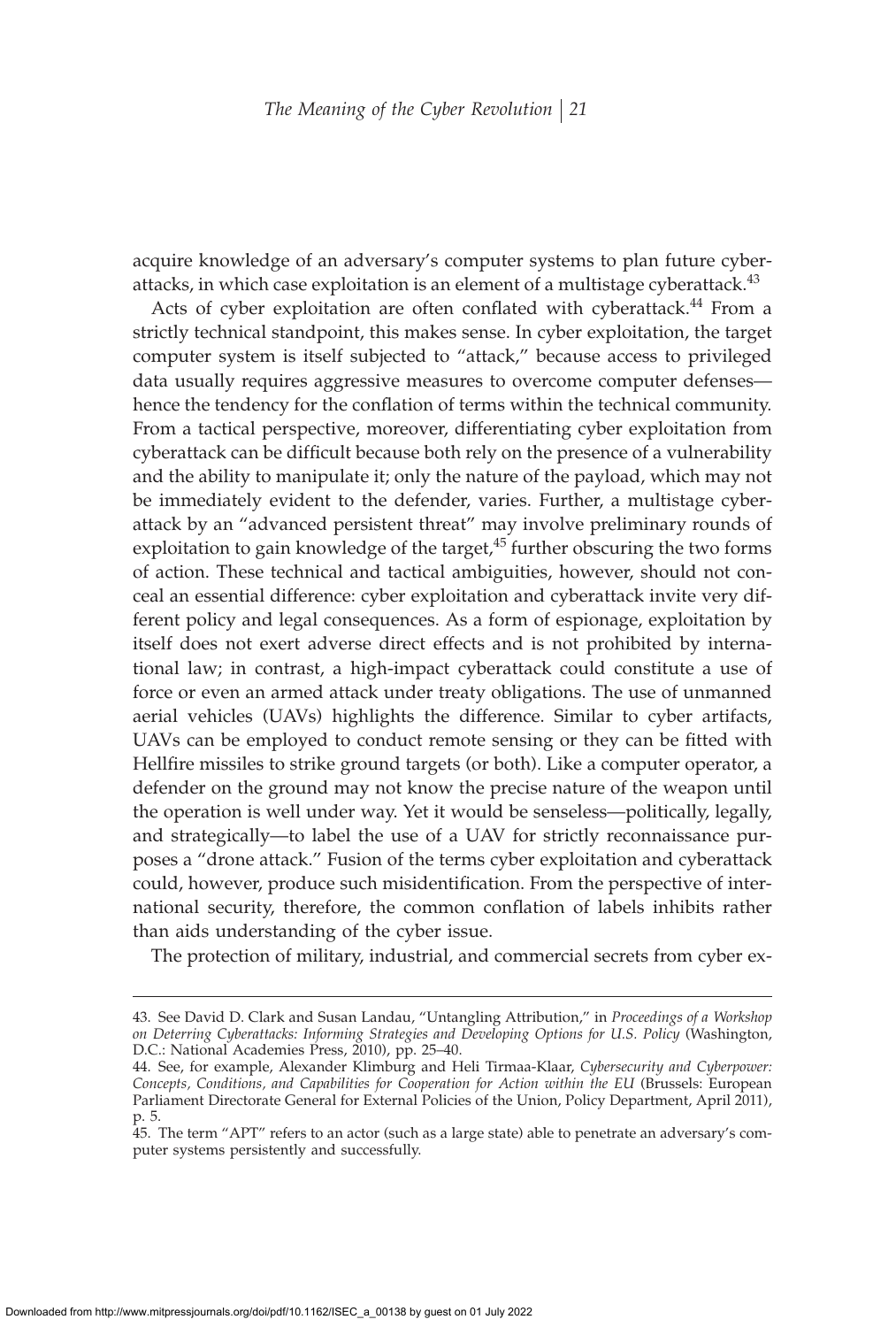ploitation is a key preoccupation of national security policy. Nevertheless, cyberattack poses potentially greater dangers to international security, because the threshold of proven cyberattack effects has been rising steadily in recent years—it now includes physical destruction. In addition, the new weapons pose enormous defense challenges while disturbing interstate strategic stability. Whether security scholars grasp these implications of the cyber danger for international security depends on their ability to break free from their preconceptions as to what constitutes a serious threat.

# *The Shape of the Cyber Danger*

Some skeptics argue that the cyber peril is overblown, contending that cyberweapons have no intrinsic capacity for violence and do not alter the nature or means of war. This strategy to puncture the perceived threat inflation works by conceptual fiat: because the method of harm lacks similarities with interstate armed conflict, by definition there can be no such thing as cyber "war."

In a sense, the skeptics are correct. The cyber revolution—as far as we can tell—has not fundamentally changed warfighting. At the same time, this skepticism, grounded in traditional thinking about war and peace, fails to acknowledge the broader agenda of international security studies, which encompasses issues such as protection against nonmilitary foreign threats and the ability of nonstate actors to inflict economic and social harm. The Clausewitzian philosophical framework misses the essence of the cyber danger and conceals its true significance: the virtual weapon is expanding the range of possible harm and outcomes between the concepts of war and peace, with important consequences for national and international security. Of course, the impact of cyber technology on military affairs is an important concern and, for some thinkers, will be a starting point of theory—but it is not a point of terminus. An appraisal of the cyber danger in its fuller dimensions is therefore needed. Three main factors underscore this danger: (1) the potency of cyberweapons, (2) complications relating to defense, and (3) the potential to disturb international order.

#### the potency of cyberweapons

A unique feature of a cyberattack is its virtual method. To reach its target, a weapon traditionally had to traverse a geographic medium—land, sea, air, or outer space. Upon arrival, it inflicted direct material harm. The cyber revolution has dramatically altered this situation. Malware can travel the information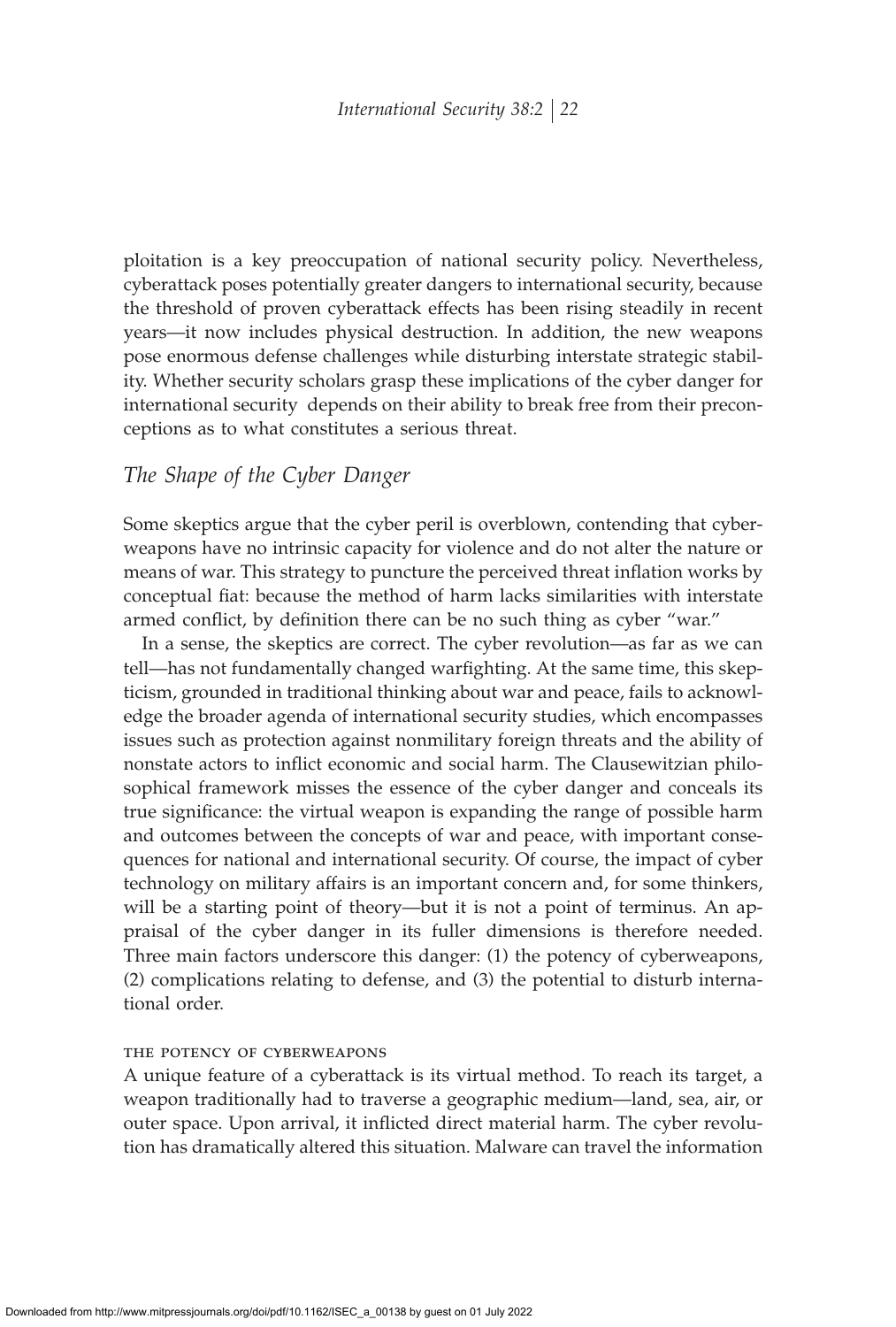surface and obeys the protocols of  $TCP/IP$ , not the laws of geography.<sup>46</sup> It is little constrained by space and obliterates traditional distinctions between local and distant conflict. The payload, too, is an intangible: it operates through complex coding, which means that the weapon's "charge" is not the most proximate cause of damage. Instead, the infliction of harm requires a remote object—such as an industrial controller—that can be manipulated. The use of weaponized code, nevertheless, can have potent effects on the political and social world.

To date, cyber instruments have produced no fatalities, though their potential for doing so is widely recognized. Based on extrapolations of a cyberattack simulation conducted by the National Academy of Sciences in 2007, penetration of the control system of the U.S. electrical grid could cause "hundreds or even thousands of deaths" as a result of human exposure to extreme temperatures.<sup>47</sup> Such an attack would be all the more damaging because, at least initially, officials would be unable to detect the source of the problem. Other calamitous cyberattack simulations involve the derailment of trains transporting hazardous chemical materials or the contamination of public water supplies.<sup>48</sup>

Until recently, the ability of cyber artifacts to damage physical facilities remained entirely in the realm of theoretical speculation. Olympic Games changed that. The direct effects of this operation, as revealed in a report by the International Atomic Energy Agency, included the decommissioning of approximately 1,000 centrifuges at Iran's Natanz facility during a three-month period. The indirect effects of the attack are subject to dispute, but they were almost certainly greater than this figure suggests. Indeed, the most powerful effect may have been psychological. Discord and mistrust within Iran's nuclear establishment, arising from paranoia that a rogue scientist was among its ranks, and fears of intrusion elsewhere in the nation's cyber archipelago, may have slowed Iran's ability to acquire the bomb by as many as two years—significantly longer than the time required to replace the impaired centrifuges. $49$ 

The use of cyberweapons, however, need not result in physical destruction to pose a serious danger to society. Even if a cyberattack lacks intrinsic vio-

<sup>46.</sup> TCP/IP signifies the suite of communications protocols that govern data transmission via the internet.

<sup>47.</sup> National Research Council of the National Academies, *Terrorism and the Electric Power Delivery System* (Washington, D.C.: National Academies Press, 2012), p. 16.

<sup>48.</sup> See Barack H. Obama, "Taking the Cyberattack Threat Seriously," op-ed, *Wall Street Journal*, July 19, 2012.

<sup>49.</sup> See David E. Sanger, "Obama Order Sped Up Wave of Cyberattacks against Iran," *New York Times*, June 1, 2012.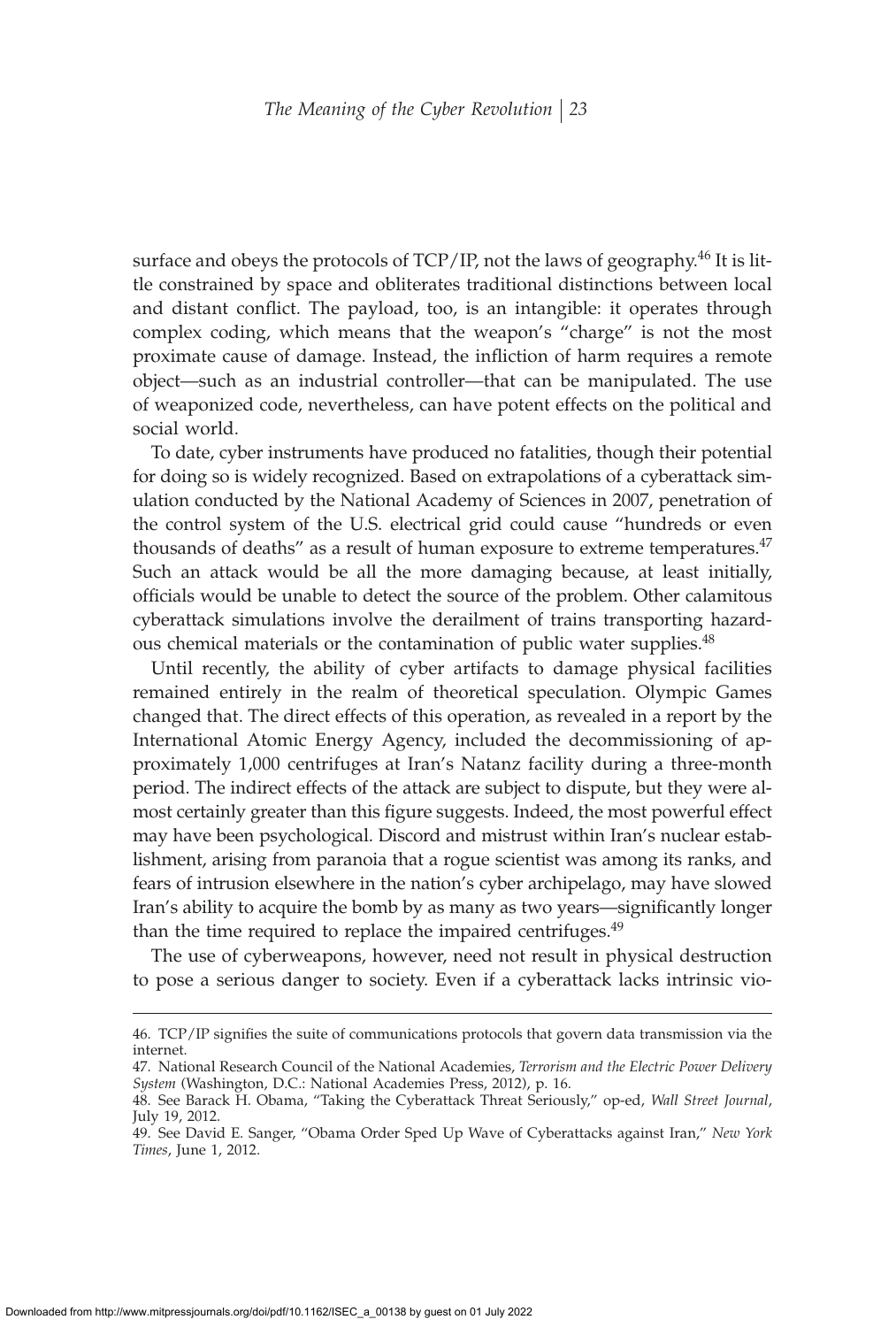lence because the execution of code is a remote as opposed to proximate cause of injury, the effects can still cause serious economic and social harm. "It may not be a bomb coming down our middle chimney of our house," Jonathan Zittrain explained, "but it could be something that greatly affects our way of life."<sup>50</sup> Or as Chairman of the Joint Chiefs of Staff Gen. Martin Dempsey stated, "The uncomfortable reality of our world is that bits and bytes can be as threatening as bullets and bombs."<sup>51</sup> The Estonian and Georgian cyberattacks, according to NATO's Supreme Allied Commander Europe, Adm. James Stavridis, provide a "glimpse of this future [of conflict]" by demonstrating the potent indirect effects of nonviolent and generalized cyberweapons.<sup>52</sup> The DDoS attacks on Estonia in 2007 froze the country's government and financial activities for approximately three weeks. $53$  Because there was no physical wreckage or loss of life, the label of cyberwar does not apply. At the same time, the incident was far more than just a "large popular demonstration," as Thomas Rid portrays it;<sup>54</sup> rather, the cyberattack in Estonia represents a wholly new type of social and economic disturbance. Three factors explain why traditional analogies of political disturbance do not apply: (1) the perpetrators resided mostly outside the affected territory; (2) the attack procedure crossed more than 100 national jurisdictions via the internet with awesome speed; and (3) identifying and punishing the perpetrators proved very difficult because of Moscow's refusal to provide forensic assistance to Estonian investigators, who possessed log files of affected machines revealing that many of the culprits had operated out of Russia.

The cyberattacks on Georgia further demonstrate the potency of nondiscriminating cyberweapons. The attacks, which were carried out by nonstate agents including Russian criminal syndicates, occurred against the backdrop of Russia's ground incursion into Georgia in the summer of 2008. A detailed study of the case concludes that the disruption of Georgia's computer systems tactically benefited the Russians in two important ways. First, it crippled the

<sup>50. &</sup>quot;Has the Cyberwar Threat Been Exaggerated?" debate, Intelligence Squared U.S., Washington, D.C., June 16, 2010, http://intelligencesquaredus.org/debates/past-debates/item/576-the-cyberwar-threat-has-been-grossly-exaggerated.

<sup>51.</sup> Letter from General Martin E. Dempsey to John D. Rockefeller IV, chairman, U.S. Senate Committee on Commerce, Science, and Transportation, August 1, 2012 (Washington, D.C.: U.S. Government Printing Office).

<sup>52.</sup> Donna Miles, "U.S. European Command, NATO Boost Cyber Defenses," American Force Press Service, U.S. Department of Defense, May 18, 2012, http://www.defense.gov/news/ newsarticle.aspx?id-116394.

<sup>53.</sup> See President of Estonia Toomas H. Ilves, address given at the European Union Ministerial Conference on Critical Infrastructure Protection, Tallinn, Estonia, April 27, 2009.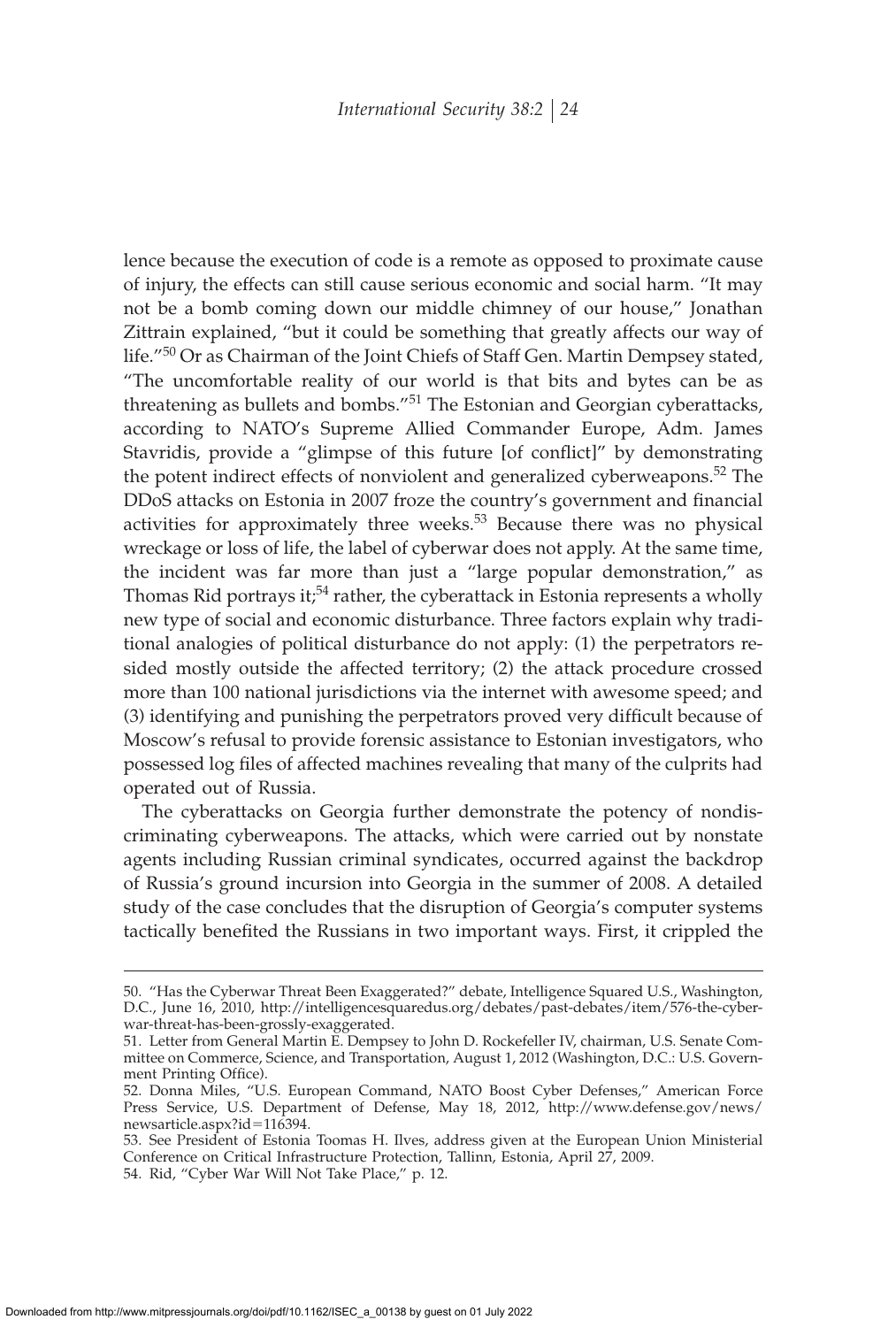Georgian government's communications infrastructures, hindering Tbilisi's ability to coordinate domestic civil defenses. Second, it paralyzed the operations of the National Bank of Georgia, which impeded procurement of essential war matériel from private industry.<sup>55</sup> Although these same tactical effects could have been achieved using conventional arms, it is important to note that cyber technology offered a feasible substitute that did not directly implicate Russia's military services, was cheap and readily available to nonstate agents, and proved impervious to conventional defenses.

Traditional notions of warfare confront five difficulties in conceptualizing cyberattacks, as the above cases illustrate. First, cyberattacks lack a proximate cause of injury and may not even be violent. Second, the conception of war as the use of armed force sets a high threshold in terms of scope, duration, and intensity that cyber actions may not meet.<sup>56</sup> Third, the perpetrators of a cyberattack can be nonstate parties who are not typically considered subjects of international law and thus are not subject to its penalties. Fourth, an offensive cyber operation by nontraditional players, such as that conducted against Estonia, need not involve the strategic purposes of states or their militaries. Fifth, at least in the case of a generalized cyberattack, the important distinction between military and civilian targets dissolves owing to the broad diffusion of computer systems in society and their interdependencies. Two other possible analogies to cyberattacks, "sanctions" and "sabotage," are also misleading. Sanctions are an exercise in negative power: they operate through the denial of gain rather than the direct infliction of loss. Yet offensive cyberpower clearly exerts positive effects. It initiates harmful activity that otherwise would not occur and causes direct injury to the victim. The label of sabotage, which has been applied to Stuxnet, $57$  is an empty concept: there is no precise definition of the term in this or other domains of conflict. Use of the term adds nothing to the resolution of the conceptual problems of cyber phenomena.

The principle of "equivalence" that underpins U.S. and NATO cyber defense policy represents an attempt to resolve the conceptual muddles attached to the cyber issue. It maintains that the direct and indirect effects of cyberattack, not its method, should determine the manner and severity of retaliation including conventional force—but without identifying specific thresholds of

<sup>55.</sup> See U.S. Cyber Consequences Unit (US-CCU), *Overview by the US-CCU of the Cyber Campaign against Georgia in August 2008*, Special Report, US-CCU, August 2009, http://www.registan.net/ wp-content/uploads/2009/08/US-CCU-Georgia-Cyber-Campaign-Overview.pdf.

<sup>56.</sup> See Eneken Tikk, quoted in "Could Cyber Skirmish Lead to War?" *NBC News*, June 11, 2010, http://www.nbcnews.com/technology/could-cyber-skirmish-lead-u-s-war-6C10406234. 57. See Rid, "Cyber War Will Not Take Place."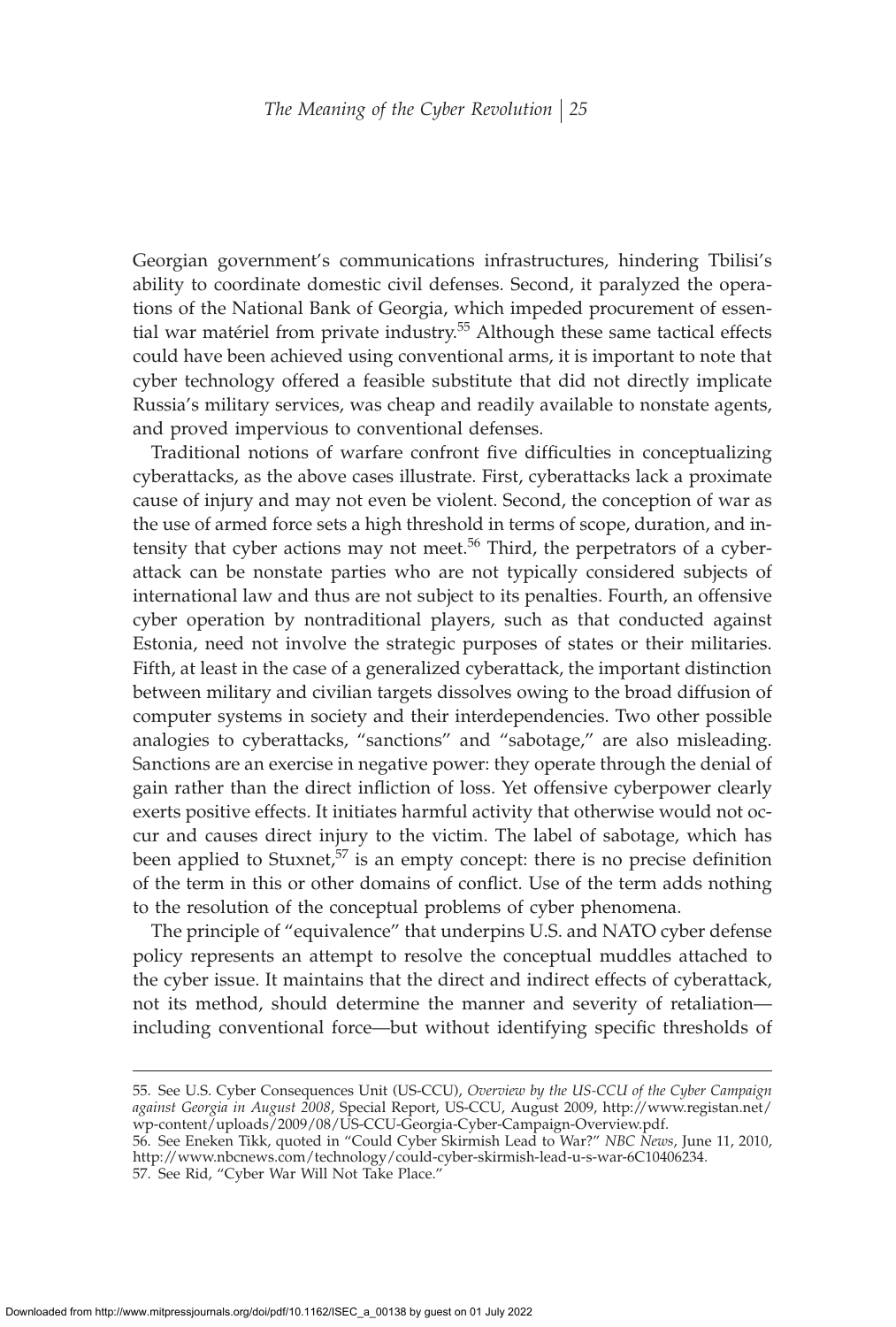response. The deliberate declaratory vagueness of the principle is an attempt to adapt the doctrine of "calculated ambiguity" to the peculiar conditions of the cyber domain.<sup>58</sup> Although it is tempting to see in this a crude treatment of cyberattacks a form of "war," the equivalence principle reflects a willingness to reinterpret and transcend, on a case-by-case basis, the limitations that traditional concepts of violence place on the retaliator. It leaves open the possibility of a forcible response even if the initial cyberattack is not construed as an act of war. As one U.S. soldier put it rather cavalierly, "If you shut down our power grid, maybe we will put a missile down one of your smokestacks."<sup>59</sup> The implications for international security are potentially serious: according to this principle, a cyber event can occur that does not meet the traditional definition of war but that nevertheless elicits a reprisal of commensurate severity.

In the future, war by malware may occur if a cyberattack results in a similar number of deaths or level of physical destruction as a major kinetic strike. To make sense of such an eventuality, traditional concepts of interstate warfighting are needed. The capacity of cyber arsenals to augment military force is not, however, their main contribution. Rather, the new weapons expand the available methods of harm that do not fit established conceptions of war but that may be no less harmful to national security.

The ability of a cyberattack to inflict economic and other damage without resort to traditional violence affords this virtual weapon a special utility: it expands the choice of actions and outcomes available to the strategic offense. Again, Olympic Games underscores the point. The operation was part of a broader campaign to deprive Iran of the ability to produce weapons-grade uranium. The United States and Israel agreed on this objective but differed on how to achieve it, with Israel eventually favoring airstrikes on Iranian nuclear plants. Officials in Washington agonized over the potential consequences of such a move, fearing it could ignite a regional conflagration and only intensify Tehran's resolve to obtain the bomb. The Stuxnet worm offered the two countries at least a temporary solution to their differences: it promised to deliver some of the tactical results of a military strike while avoiding certain retaliation. Thus, the fact that the direct effects of Stuxnet were not comparable to the scale of destruction possible in an air attack was the new weapon's principal

<sup>58.</sup> On calculated ambiguity in other domains of conflict, see Scott D. Sagan, "The Commitment Trap: Why the United States Should Not Use Nuclear Weapons to Deter Biological and Chemical Weapons Attacks," *International Security*, Vol. 24, No. 4 (Spring 2000), pp. 85–115.

<sup>59.</sup> Siobhan Gorman and Julian E. Barnes, "Cyber Combat: Act of War," *Wall Street Journal*, May 30, 2011.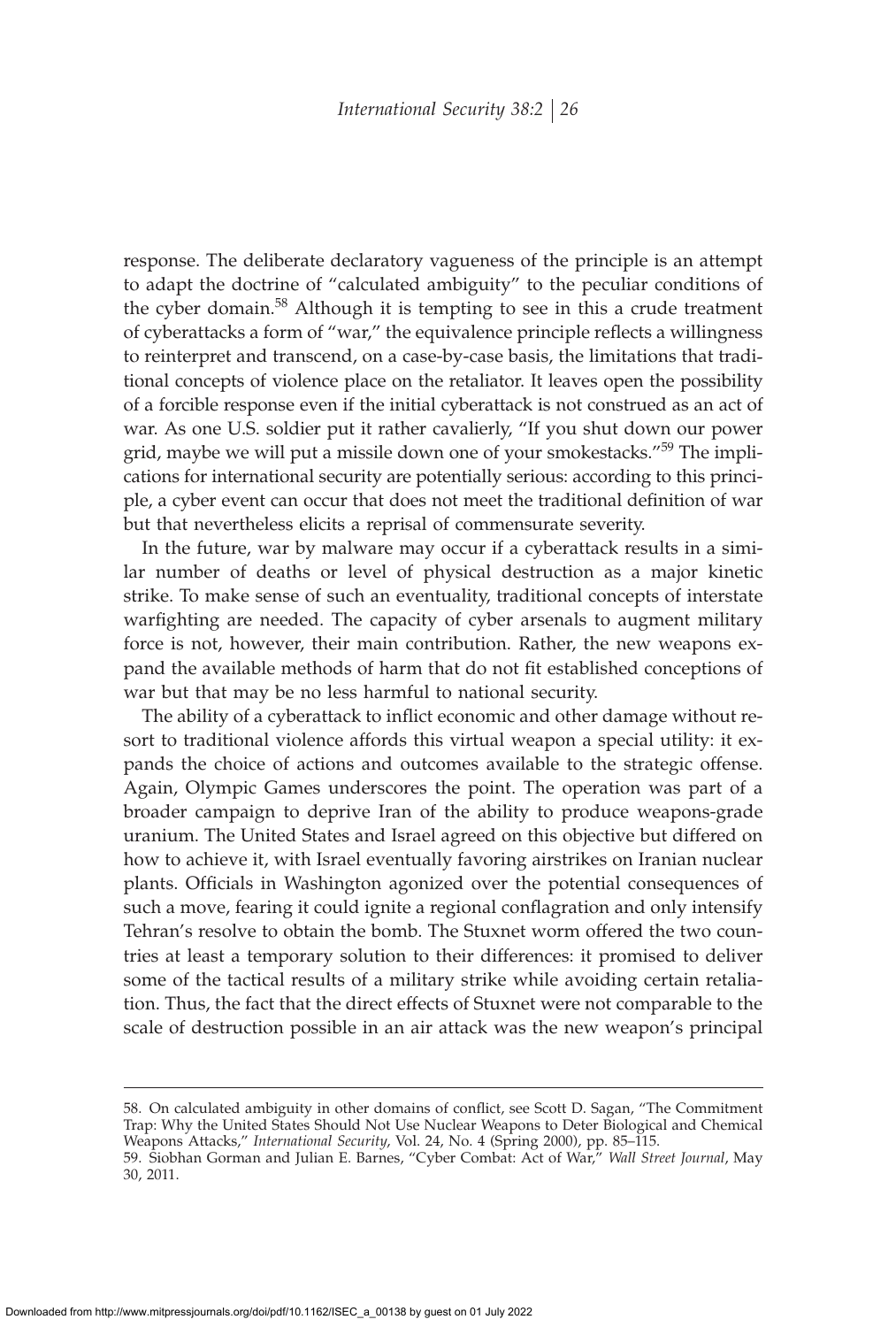appeal. The Stuxnet worm alone could never prevent an Iranian bomb, but it could at least delay enrichment while averting a regional war.

Tehran's response to Olympic Games, as far as is known, has been muted. $^{60}$ This demonstrates that the phenomenon of cyberattack merits strategic analysis as much for the consequences it avoids as for those it produces. Indeed, it is tempting to conclude that cyberweapons promote international security—after all, their use may avert traditional forms of war. $61$  Although this argument may have some merit in specific cases, it is too simplistic as a general observation; gains to the offense produce enormous losses in defense as well as conditions for strategic instability.

#### complications of cyber defense

Security planners repeatedly warn that, in the cyber domain, the offense holds the advantage.<sup>62</sup> Some skeptics seek to dispel this notion by emphasizing the high costs of staging a destructive cyberattack. They cite Olympic Games to make their point: the operation required years of meticulous planning, involved a preliminary intrusion into the Natanz PLC to gain knowledge of the target, manipulated no less than six vulnerabilities in the PLC (each an expensive technical feat), and required a skilled operative in situ or close by to deliver the worm across the air gap. Moreover, once the worm's coding secrets were revealed, systems operators were able to patch the programming defects that the worm exploited, rendering knowledge of these weaknesses useless to aspiring proliferants. For these reasons, skeptics assert, the defense, not the offense, has the advantage.<sup>63</sup> This conclusion is only half complete: it ignores or downplays the other half of the strategic picture—the enormous costs of defense against a cyberattack. Following is a description of five such costs.

offense unpredictability and undetectability. The use of code to achieve destructive direct effects requires the manipulation of vulnerabilities in the target's computer system. By definition, the defender is unaware of such "zero-day" weaknesses. The universe of unknown and manipulable weaknesses renders a cyberattack difficult to predict, complicating the design of measures to repulse it. Incomplete knowledge of weaknesses also hinders

<sup>60.</sup> Some officials speculate that Iran retaliated for Olympic Games with DDoS attacks against U.S. financial institutions. See Sen. Joseph Lieberman, interview on *Newsmakers*, C-SPAN, September 23, 2012.

<sup>61.</sup> See Adam P. Liff, "Cyberwar: A New 'Absolute Weapon?' The Proliferation of Cyberwarfare Capabilities and Interstate War," *Journal of Strategic Studies*, Vol. 35, No. 3 (June 2012), p. 401. 62. See William J. Lynn III, "Defending a New Domain," *Foreign Affairs*, Vol. 89, No. 5 (September 2010), pp. 97–108.

<sup>63.</sup> See Rid, "Think Again."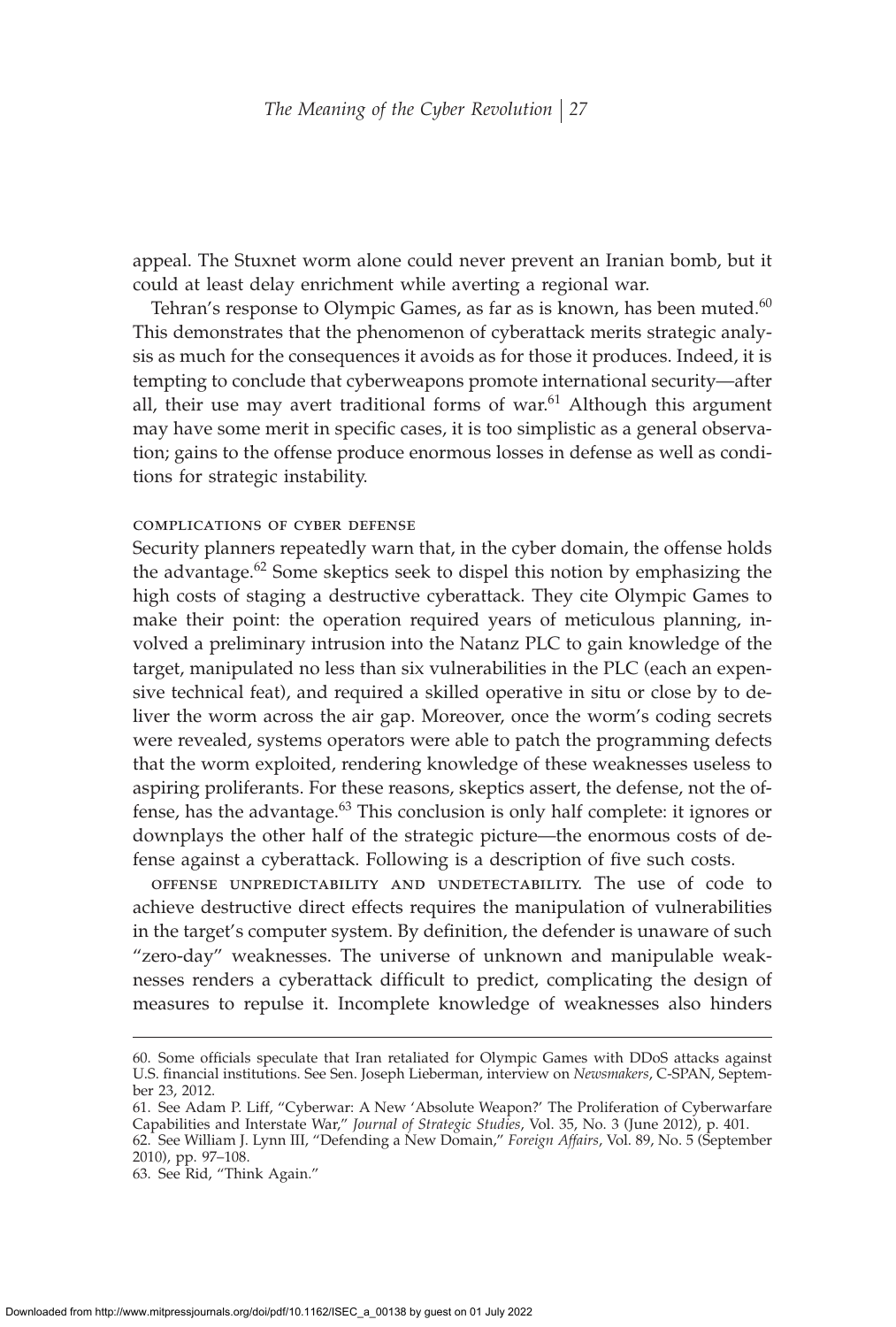remediation of intrusion post facto, because this requires understanding the zero-day exploits in question. Furthermore, the abundance of possible access vectors that an attacker can utilize complicates the interception of malware "in transit." Olympic Games demonstrates these points. Stealth was a genial feature of this multistage operation. The method of access, which may have involved the use of infected removable drives, was unanticipated. For three years, the Stuxnet worm and its antecedents (which acted as "beacons" for the offense) resided in the logical environment of the target PLC without the plant operators noticing their presence. Remarkably, the worm was able to mask its damaging effects from the controllers even after the attack sequence had begun. Only a few months later did the Iranians determine, with outside assistance, the source of the centrifuge malfunction.

defense denial. The possibility that attack code will reside undiscovered in a defender's computer system is perhaps the most worrisome feature of the cyber strategic landscape. Residency within a logical habitat affords the invader means to deprive the defense of the ability to manage its own protection in at least two ways. One is peer-to-peer monitoring, which allows an attacker to adjust the attack sequence remotely and in real time; another is the use of an intelligent malware agent with self-adaptive capacities that enable it to learn and override defensive acts. The ability of malware to generate multiple versions of itself means that the threat variants during a cyberattack are theoretically limitless. Nevertheless, permanent breach of a computer system need not entail permanent insecurity if the defensive terrain can be organized in concentric zones of access so that the most prized nodes are quarantined from less secure compartments. This approach, however, runs counter to the very purpose of information technologies, namely, to ease transmission of data between machines. Therein lies the root dilemma of cybersecurity: an impregnable computer system is inaccessible to legitimate users while an accessible machine is inherently manipulable by pernicious code.

complex defense surface. Computer systems are becoming more intricate at all stages of design and use. As software and hardware complexity rises, so do the costs of customizing weaponized code. This increases the work factor of the attacker, who requires greater resources of manpower and intelligence to tailor the payload. At the same time, the costs to the defender, who has more node interdependencies to map and greater vulnerabilities to patch, also increase. The result is a fundamental offense-defense imbalance. Whereas the attacker need understand only the procedures of entry and attack it decides to employ, the defender must continuously protect the entire network surface against the vast universe of conceivable attacks; the growing tendency to join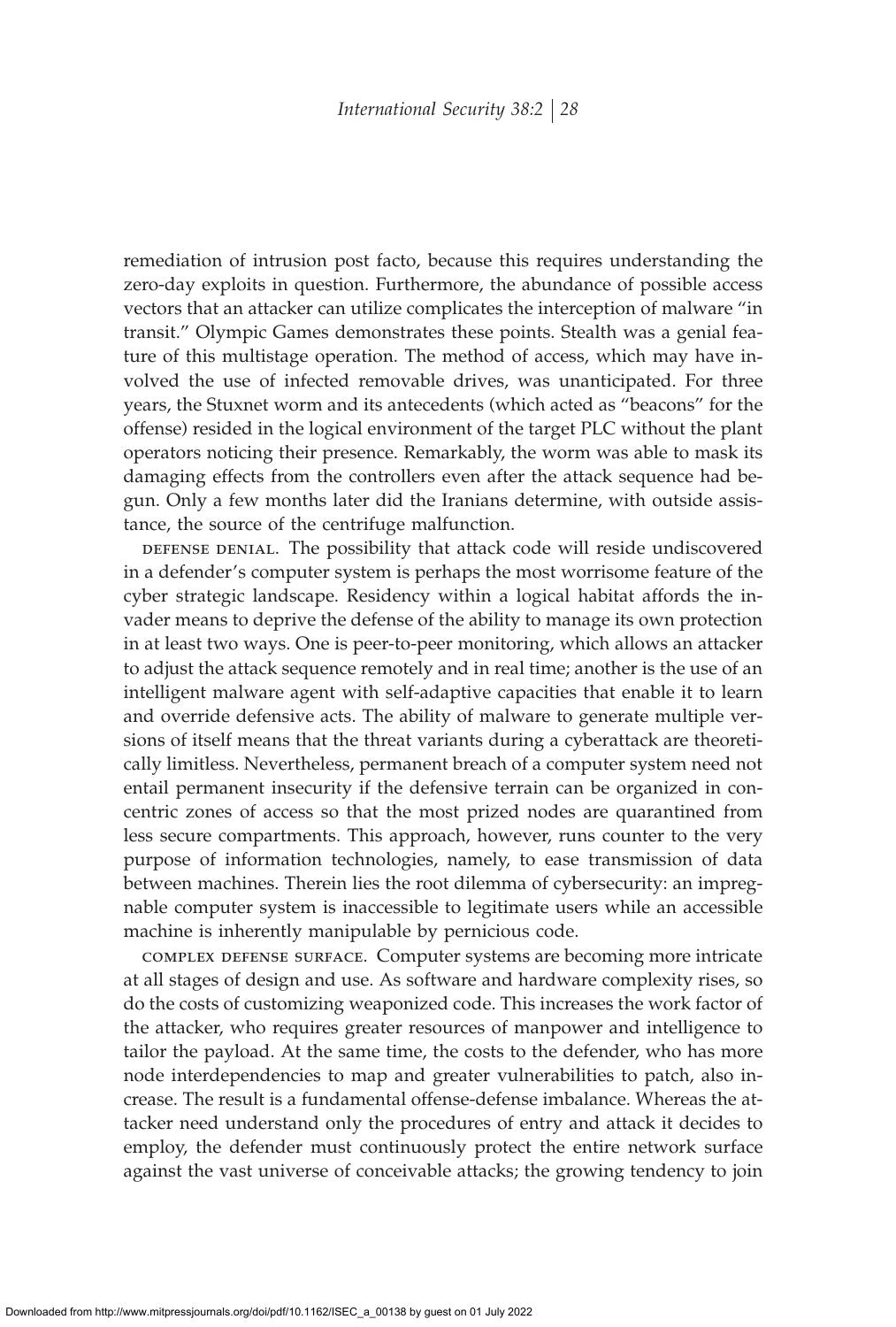critical computer systems to the internet is multiplying the available points of entry for use in a customized cyberattack. Moreover, society's increasing reliance on interconnected computer systems to support basic economic and social functions is increasing the opportunities to cause harm through a generalized cyberattack. The expanding network surface provides conditions for a shock offensive or, as John Mearsheimer puts it, "the ability to choose the main point"—indeed multiple points simultaneously—"of attack for the initial battles, to move forces there surreptitiously, and to surprise the defender."<sup>64</sup>

defense fragmentation. The majority of critical computer infrastructures are owned and operated by private industry.<sup>65</sup> Thus, the challenge of cyber security is essentially one of civil defense: how to equip the private sector to protect its computer systems in the absence of government direction. This ordinarily involves passive measures, such as resiliency and redundancy (the equivalents of underground shelters and target dispersal in nuclear defense), which thicken the defensive glacis and can absorb damage from offensive hits. Yet a passive approach will pay only limited defensive returns if it is unable to implement the highest level of protection across the entire network surface. A proactive strategy, in contrast, seeks to neutralize threats before they can be carried out—for instance, by dismantling an attacker's command and control. Proactive defenses, however, are difficult to implement, not least because the authority to execute offense-as-defense rarely belongs to the operators of systems subject to attack; instead, it resides with the government and internet service providers, which may not even be aware of an attack. Such fragmentation of defense responsibilities is a limiting factor when formulating a coherent response to a cyberattack.

supply chain risks. Computer systems increasingly rely on off-the-shelf and offshore manufacturers for components, introducing vulnerabilities into the supply chain. Foreign agents or private contractors could preload software and hardware components with malware, whether for attack or exploitative purposes. In 2009 Britain's Joint Intelligence Committee warned that Chinesestocked components of British Telecom's phone network could be preloaded with malware or zero-day weaknesses, giving Beijing the ability to interrupt the country's power and food supplies. A "sleeper" payload of this kind could be remotely executed to achieve a preferred outcome in a future diplomatic or military crisis. In 2012 the U.S. House of Representatives Intelligence Commit-

<sup>64.</sup> John J. Mearsheimer, *Conventional Deterrence* (Ithaca, N.Y.: Cornell University Press, 1983), p. 26.

<sup>65.</sup> For instance, more than three-quarters of U.S. electrical power is supplied by private utilities.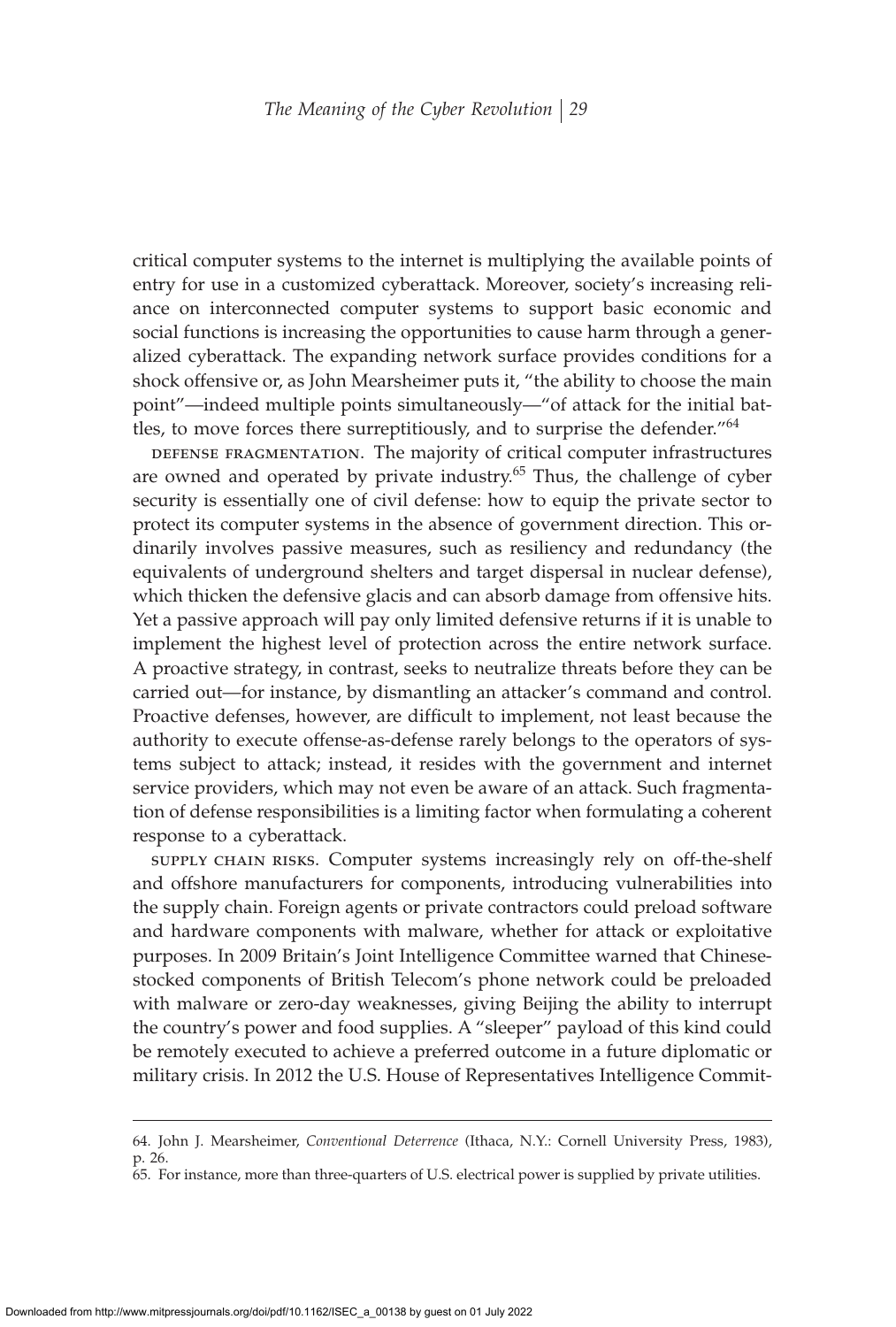tee warned that machine parts supplied by Huawei, a Chinese company founded by a former officer of the People's Liberation Army, could be used to exfiltrate data from government computers. Protection against such supply chain risks requires government- and industrywide coordination, yet such efforts have barely commenced.

None of the above observations is axiomatic: we are only at the early stages of the cyber phenomenon. In combination, however, they underscore the immense disadvantages of defense against cyberattack. Nothing in the available historical record suggests that defensive costs are low or diminishing certainly not Olympic Games, a case cherished by skeptics who challenge the common wisdom of offense dominance. The enormity of the defender's challenge is convincingly illustrated by the successful penetration of computer systems at Google and RSA, two companies that represent the quintessence of technological ability in the current information age. $66$ 

The thesis of defense dominance misses an essential truth: the offensedefense equation is relative; thus the absolute measurement of offensive costs has meaning only in reference to the expenses of the defender.<sup>67</sup> At most, the current high price of mounting a high-impact cyberattack limits the ability of traditionally weak players to harness cyberspace for asymmetrical gain. It does not eliminate the significant tactical advantages of a possessor of advanced code. Moreover, the absolute costs of cyberattack are possibly diminishing. "What was considered a sophisticated cyber attack only a year ago," warned Ian Lobbain, chief of Britain's Government Communications Headquarters, "might now be incorporated into a downloadable and easy to deploy internet application, requiring little or no expertise to use."<sup>68</sup> Former Director of Central Intelligence George Tenet summarizes the defender's anguish: "We have built our future upon a capability we have not learned how to protect."<sup>69</sup>

#### disturbances to strategic stability and international order

A third manifestation of the cyber danger concerns the potential for global disorder. As Chairman of the Joint Chiefs of Staff Adm. Michael Mullen once re-

<sup>66.</sup> In 2010, Google announced that sophisticated Chinese agents had breached its systems, and in 2011, unknown parties compromised RSA's authentication products. This was followed by attempts to penetrate computers at Lockheed Martin, an RSA client.

<sup>67.</sup> See Sean M. Lynn-Jones, "Offense-Defense Theory and Its Critics," *Security Studies*, Vol. 4, No. 4 (Summer 1995), p. 665.

<sup>68.</sup> Brian Groom, "Ministers Warn on Threat from Cyber Attacks," *Financial Times*, September 4, 2012.

<sup>69.</sup> Robert O'Harrow Jr., "Understanding Cyberspace Is Key to Defending against Digital Attacks," *Washington Post*, June 2, 2012.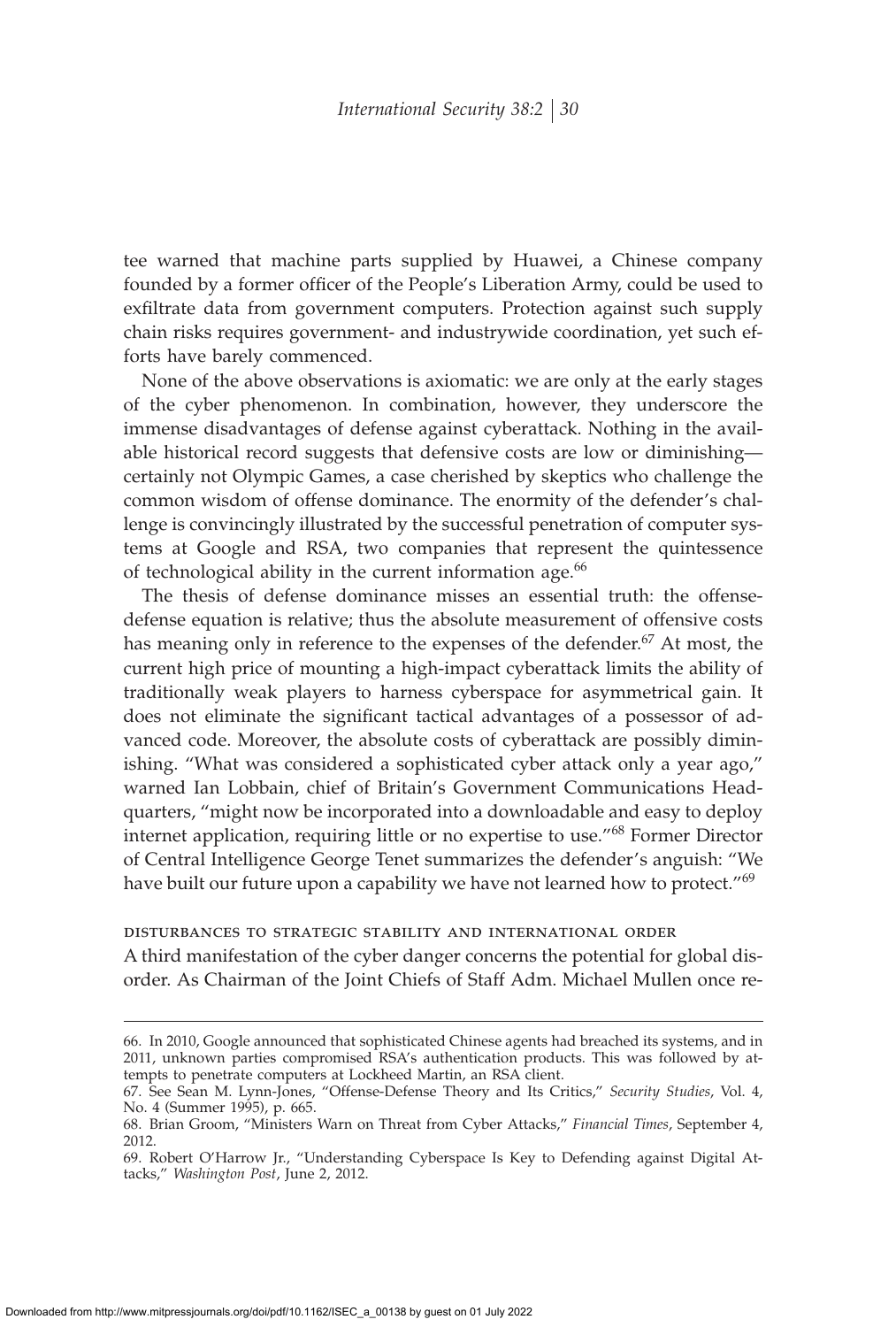marked, "We're going to have a catastrophic [cyber] event. Some of these tools already being built"—not least by the Pentagon—"are going to leak or be sold or be given up to a group that wants to change the world order, and we're incredibly vulnerable."<sup>70</sup> Admiral Stavridis voiced a similar concern. "In the world of cyber, we are at the beach at Kitty Hawk," he observed, referring to the advent of aviation in 1903. "We are just at the beginning," he went on. "We don't have 100 years [of experience] in cyber [conflict].  $\ldots$  We have to take steps today to bring order to [this] chaotic world."<sup>71</sup> The argument of this section—that cyber technology is exerting a limited but observable influence on regularized patterns of interstate rivalry—elaborates on such apprehensions and draws important observations for theory.

Concerns over global chaos lead—inevitably—to a theme familiar to the theoretician: the nature and requirements of order under conditions of international anarchy—most important, the stability of strategic interactions among states. Everyone knows that international politics transpires in the absence of a constraining authority, which produces incessant rivalry and occasional violence among actors competing for security. The interesting feature of anarchy, however, is not the recurrence of conflict—that is obvious—but its regularity. Although conceptions of national interest differ, even quarrelling states recognize the need to preserve order in their security relationships. This recognition underpins states' acceptance of common elementary goals (e.g., survival) as well as rules and principles of conduct; it helps to sustain the constancy of anarchic interactions and makes the permanent "state of war" tolerable because its contests for security are in the main regularized.

The revolutionary impact of technological change upsets this basic political framework of international society, whether because the transforming technology empowers unrecognized players with subversive motives and aims or because it deprives states of clear "if-then" assumptions necessary to conduct a restrained rivalry. The first factor, the concern voiced by Admiral Mullen above, contributes to fundamental instability in security relationships: a condition where the appearance of nontraditional or dissatisfied players undermines strategic stability. The second factor, alluded to by Admiral Stavridis, can produce instrumental instability, whereby accidents and misinterpretation of the new technology destabilize the dealings even of rational state adversar-

<sup>70.</sup> Alexander Fitzpatrick, "Cybersecurity Experts Needed to Meet Growing Demand," *Washington Post*, May 29, 2012.

<sup>71.</sup> Donna Miles, "Stavridis Spotlights Top National Security Issues," American Force Press Service, U.S. Department of Defense, March 15, 2012, http://www.defense.gov/news/newsarticle .aspx?id-119538.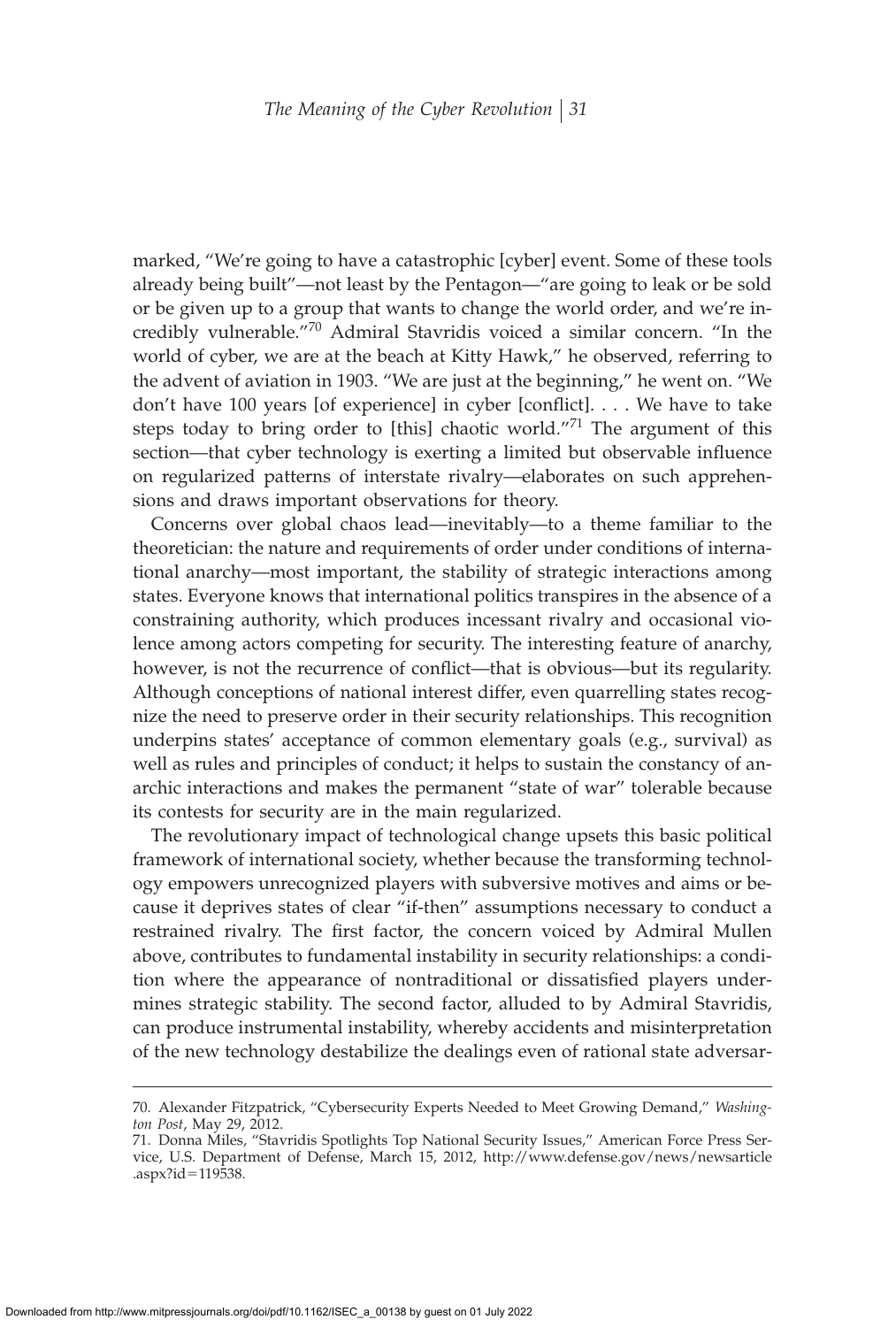ies.<sup>72</sup> The advent of the atom bomb, for instance, proved transformative only in the second sense: it elevated the horrors of war and disturbed the interstate strategic equation without altering the basic Hobbesian framework that defines how nuclear states compete for survival. Ongoing efforts to deprive terrorists and rogue states of the bomb, in contrast, are motivated by a desire to avert a nuclear revolution of the first order. In short, more important than the nature of a new weapon are the nature of its possessor and the purposes that instigate its use.

The cyber domain is a perfect breeding ground for political disorder and strategic instability. Six factors contribute to instrumental instability: offense dominance, attribution difficulties, technological volatility, poor strategic depth, and escalatory ambiguity. Another—the "large-N" problem—carries with it fundamental instability as well.

offense dominance. For the reasons enumerated in the preceding section, cyberspace is an offense-superior domain. This poses instrumentalist obstacles to the preservation of strategic stability among state rivals. Most notably, it exacerbates the security dilemma in three ways.<sup>73</sup> First, the recognition of offense superiority has instigated an arms race as states seek to avert strategic upsets in the new strategic arena.<sup>74</sup> Cyber arms verification, the chief prerequisite of successful arms control, confronts enormous challenges—not least the intangibility of cyberweapons, which complicates their detection. At present, no international limitations exist on the production of offensive cyber artifacts, and no such regulatory framework has yet been foreseen. Second, the perceived advantages of offensive use elevate the chances that those in possession of the new capability will actually employ it. Adversaries of the United States will have taken note of the tactical and strategic returns paid by Olympic Games; they may consider similar policy adventures in the future. Third, attempts to redress the defensive gap with "active defenses," a class of proactive measures that involves preemption or prevention of cyberattack by infiltrating or disrupting an opponent's computer systems,<sup>75</sup> obscures the offense-defense

<sup>72.</sup> For a discussion of strategic instability in the nuclear context, see Graham T. Allison, Albert Carnesale, and Joseph S. Nye, eds., *Hawks, Doves, and Owls: An Agenda for Avoiding Nuclear War* (New York: W.W. Norton, 1985), chap. 1.

<sup>73.</sup> A classic analysis of the problem is Robert Jervis, "Cooperation under the Security Dilemma," *World Politics*, Vol. 30, No. 2 (January 1978), pp. 167–214.

<sup>74.</sup> According to some accounts, the fifteen largest militaries are developing advanced cyber weapons systems. See Editorial Board, "A New Kind of Warfare," *New York Times*, September 9, 2012.

<sup>75.</sup> On active defenses, see U.S. Department of Defense, *Department of Defense Strategy for Operating in Cyberspace* (Washington, D.C.: U.S. Department of Defense, July 2011), p. 7, http://www .defense.gov/news/d20110714cyber.pdf?.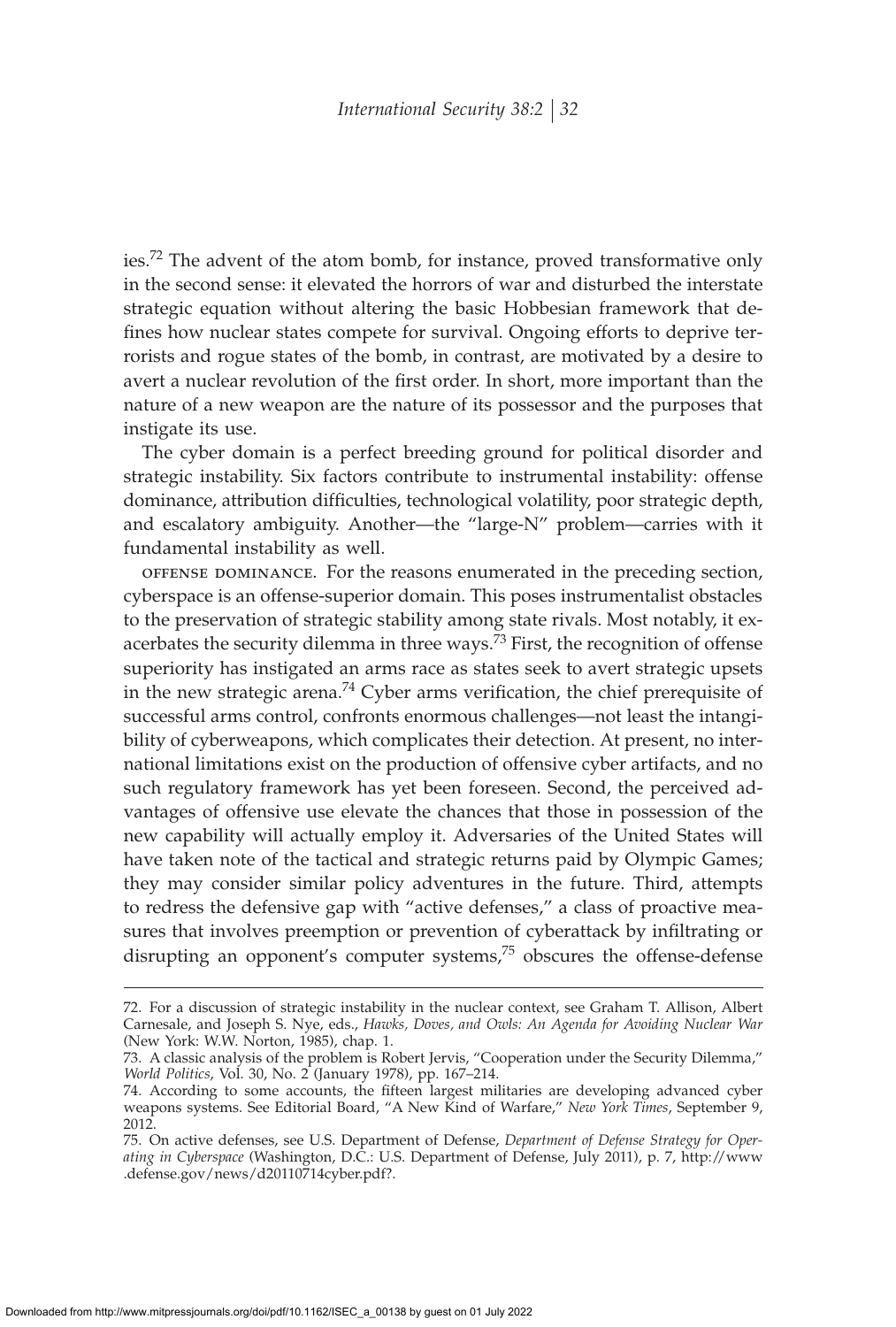boundary in weapons systems. Consequently, defensive actions may be misconstrued as overt attacks and produce pressures for an accidental exchange of blows.

ATTRIBUTION DIFFICULTIES. Authentication of the source of a cyberattack is ordinarily difficult.<sup>76</sup> Five characteristics of cyber conflict contribute to this problem. First, the ease of proliferation of cyberweapons means that, except in case of the most sophisticated offensive actions, the number of possible assailants is large. Second, proving the identity or location of any one of these assailants can be a huge challenge, because cyberspace affords an attacker an inordinate degree of anonymity. Third, where attribution is possible, it may not be of the right kind to organize a punitive response. Knowing the IP address of an attacking machine—the most basic form of technical attribution does not necessarily reveal the identity of its human handler and, even if it does, this does not mean that the identity and motives of the sponsoring party will be divulged.<sup>77</sup> Fourth, because malware crosses multiple jurisdictions with ease, obtaining forensic evidence in the aftermath of an attack will be difficult without effective international cooperation. Fifth, even if all of these complications are resolved, it is still possible that attribution will not be prompt enough for timely retaliation. By the time their identity is known, the perpetrators may have relocated beyond the ability of the victim to respond. The most important strategic consequence of the attribution problem is that it weakens deterrence by reducing an assailant's expectation of unacceptable penalties.<sup>78</sup> Moreover, because reprisal to a cyberattack in the absence of convincing attribution incurs legitimacy costs for the retaliator, acceptable options following a failure to deter may be limited.

technological volatility. The technology itself is a third destabilizing factor: cyberweapons are so novel and the vulnerabilities they seek to manipulate so inscrutable as to impede interpretation of probable effects of their use. Put simply, it is difficult to know how pernicious code will behave. The very short life cycle of advanced malware strains (many of which can be updated almost instantly upon release) contributes to this problem. Another difficulty concerns collateral damage. A poorly customized cyber artifact can

<sup>76.</sup> Others have analyzed this problem in detail. See, for example, Clark and Landau, "Untangling Attribution."

<sup>77.</sup> Herbert S. Lin, "Some Interesting Aspects of Cyberconflict for Discussion," presentation at the Harvard Kennedy School, Cambridge, Massachusetts, February 8, 2012.

<sup>78.</sup> On cyber deterrence, see Patrick M. Morgan, "Applicability of Traditional Deterrence Concepts and Theory to the Cyber Realm," in *Proceedings of a Workshop on Deterring Cyberattacks: Informing Strategies and Developing Options for U.S. Policy* (Washington, D.C.: National Academies Press, 2010), pp. 55–76.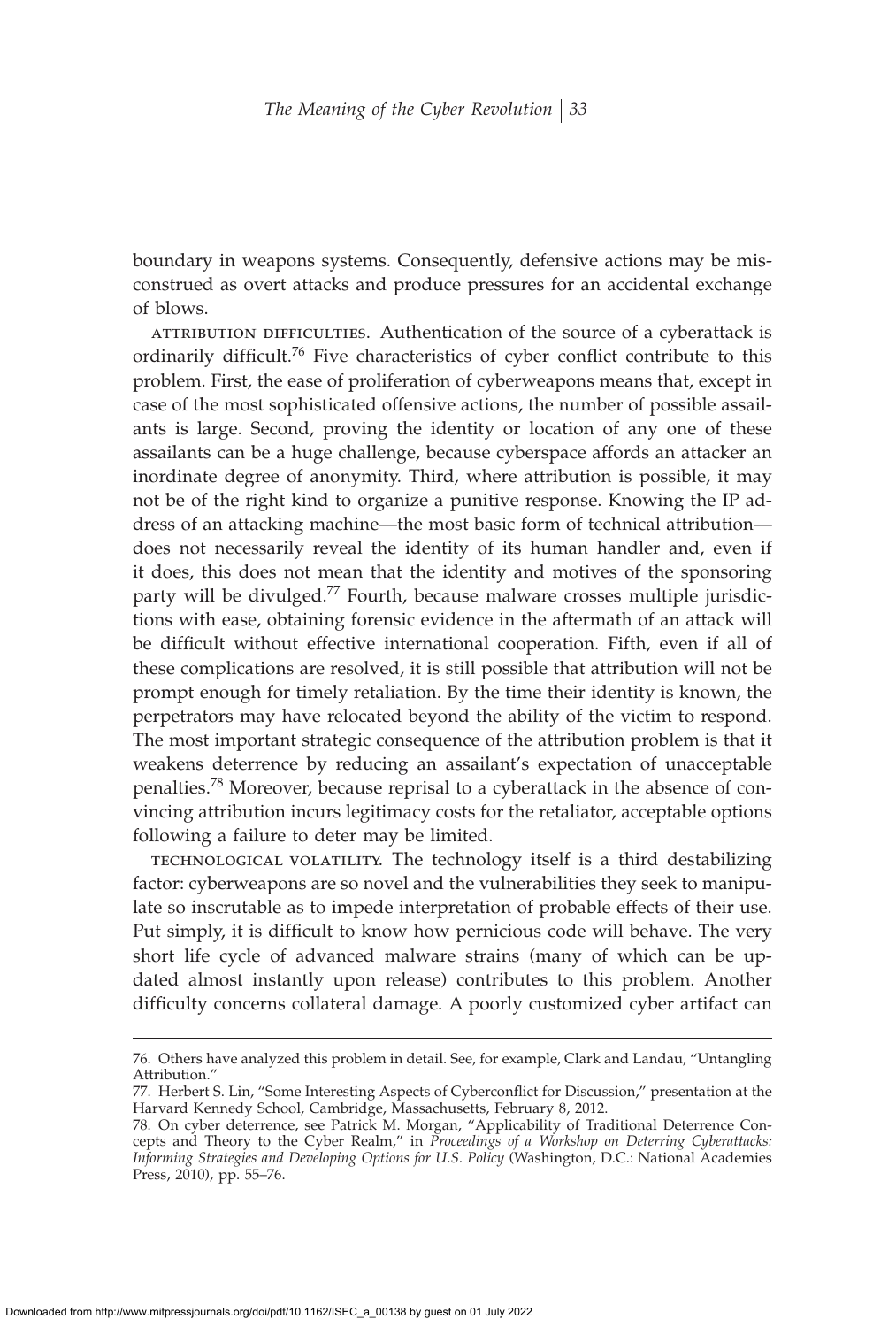cause far-reaching effects beyond the intended target if it infects a large number of third-party machines. The customization of malware only partly resolves the problem of unintentional civilian harm. Although the scope of possible direct effects may be reduced, the indirect consequences can still be enormous if the affected computer systems support essential social and economic activities. These indirect effects may be difficult to model or predict. A single brief interruption of stock-trading platforms, for instance, could produce little impact, or it could exert psychological effects that undermine public confidence in the entire financial system. Another related difficulty is the potential for "blowback": the possibility that the negative effects of a cyberattack will be felt by the attacker, whether through the self-propagative tendencies of malware (causing direct effects on home computer systems) or through cascading economic damage (indirect effects on the home society).<sup>79</sup>

poor strategic depth. A fourth destabilizing factor is the short time a defender has between the detection and impact of a cyberattack. The speed of cyberweapons eliminates temporal limitations to the infliction of harm. The new capability pushes the upper speed of weapons systems from Mach 20 (the speed of the fastest intercontinental ballistic missiles) to the velocity of electrons. Consequently, the interaction domain of cyber conflict unfolds in milliseconds<sup>80</sup>—an infinitesimally narrow response time for which existing crisis management procedures, which move at the speed of bureaucracy, may not be adequate. Traditional precedents that regulate the role of government agencies in the conduct of national defense can be difficult to interpret in a cyber emergency. And even where the necessary tactical action is known, the ability of operational and command structures to implement it may not exist. To illustrate, the U.S. National Security Agency has authority to retaliate against foreign-based cyberattacks, but it may lack access to forensic data necessary to tailor a timely response if such information resides in private computer systems or in foreign jurisdictions. The implementation of automated "tactical fires" can go far toward restoring strategic depth, but by removing the human agent from the response procedure, it introduces unknown risks of inappropriate reaction.

escalatory ambiguity. Traditionally, an international crisis could be averted through confidence-building measures such as established signaling procedures and diplomatic "hotlines." Failing that, common rules and norms could

<sup>79.</sup> See Owens, Dam, and Lin, *Technology, Policy, Law, and Ethics*, pp. 2–32.

<sup>80.</sup> John C. Mallery, "Models of Escalation in Cyber Conflict," presentation at the Workshop on Cyber Security and Global Affairs, Budapest, May 31–June 2, 2011, http://es.slideshare.net/ zsmav/models-of-escalation-and-deescalation-in-cyber-conflict.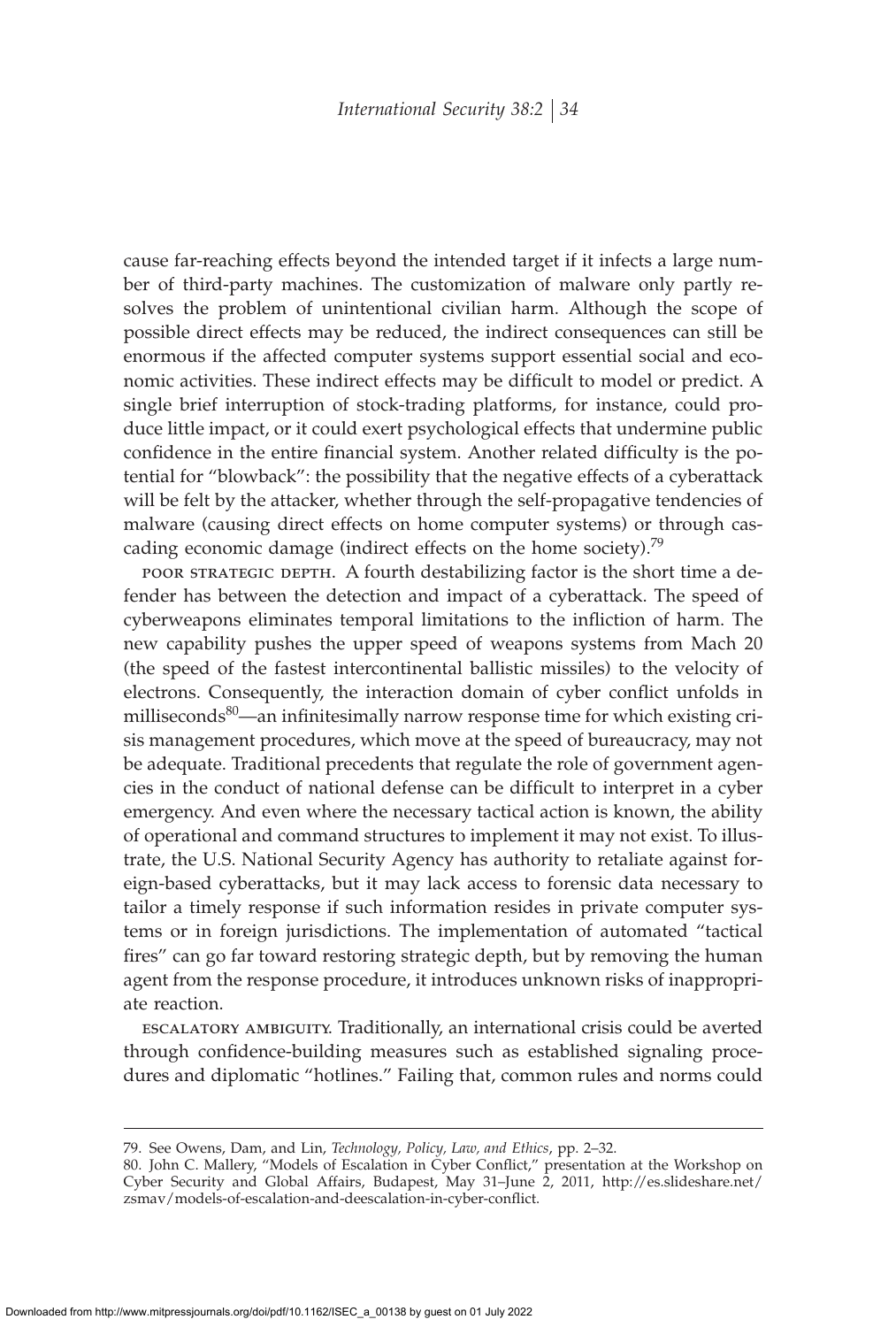still provide a minimum measure of expectations and moderating behavior. These safety valves disappear when dealing with a cyberattack. Signaling becomes murky; channels of communication break down or vanish; shared norms are rudimentary or unenforceable; and the identity, motives, or location of an attacker may not be known. Moreover, the tactical and strategic ambiguities of the related technology impede attempts to design escalatory models for the full spectrum of conceivable cyber conflict. The absence of clear "conversion tables" to orient interpretation of the equivalence principle could prompt an excessive response from a victim of an attack; lack of agreed standards of proportionality may produce further unreasonable counterresponses; and all the while, the lack of confidence-building measures could hinder attempts to de-escalate or terminate the crisis. What may begin as a low-intensity cyber exchange could intensify into a major showdown, possibly of conventional proportions. Such a crisis could be set in motion by cyber exploitation if the defender misconstrues it as a step in preparation for attack and instigates a preemptive blow.

"LARGE-N" PROBLEM. Low barriers to entry mean that the cyber domain features a variety of relevant players, ranging from states to private organized groups and individuals. $81$  This can upset strategic stability in three ways, the first two of which are instrumental. One problem involves cooperation difficulties among unitarily rational states. As the number of cyber-capable states rises, the transaction and information costs of cooperation among them increase; there is less heterogeneity in discount rates for future payoffs (which raises the chances of a defection spiral); and the punishment of defection itself becomes a collective-action problem.<sup>82</sup> Second, the rising number of players in the domestic cyber establishment can impede the ability of states to act as coherent units. Although the United States has operated a unified cyber command since 2009, the first steps to standardize cyber operations across the combatant commands and their respective cyber outfits began only in mid-2012.<sup>83</sup> In the civilian domain, it is possible, according to Secretary of Homeland Security Janet Napolitano in remarks made in 2012, that private industry will be authorized by the government to conduct its own proactive measures.<sup>84</sup> Moreover, some countries—notably, Russia and China—

<sup>81.</sup> For a discussion of this phenomenon, see Nye, *The Future of Power*, chap. 5.

<sup>82.</sup> A classic study of this problem is Kenneth A. Oye, ed., *Cooperation under Anarchy* (Princeton, N.J.: Princeton University Press, 1986).

<sup>83.</sup> See Zachary Fryar-Biggs, "Panetta Green Lights First Cyber Operations Plan," *Defense News*, June 6, 2012.

<sup>84.</sup> Joseph Menn, "Hacked Companies Fight Back with Controversial Steps," Reuters, June 18, 2012.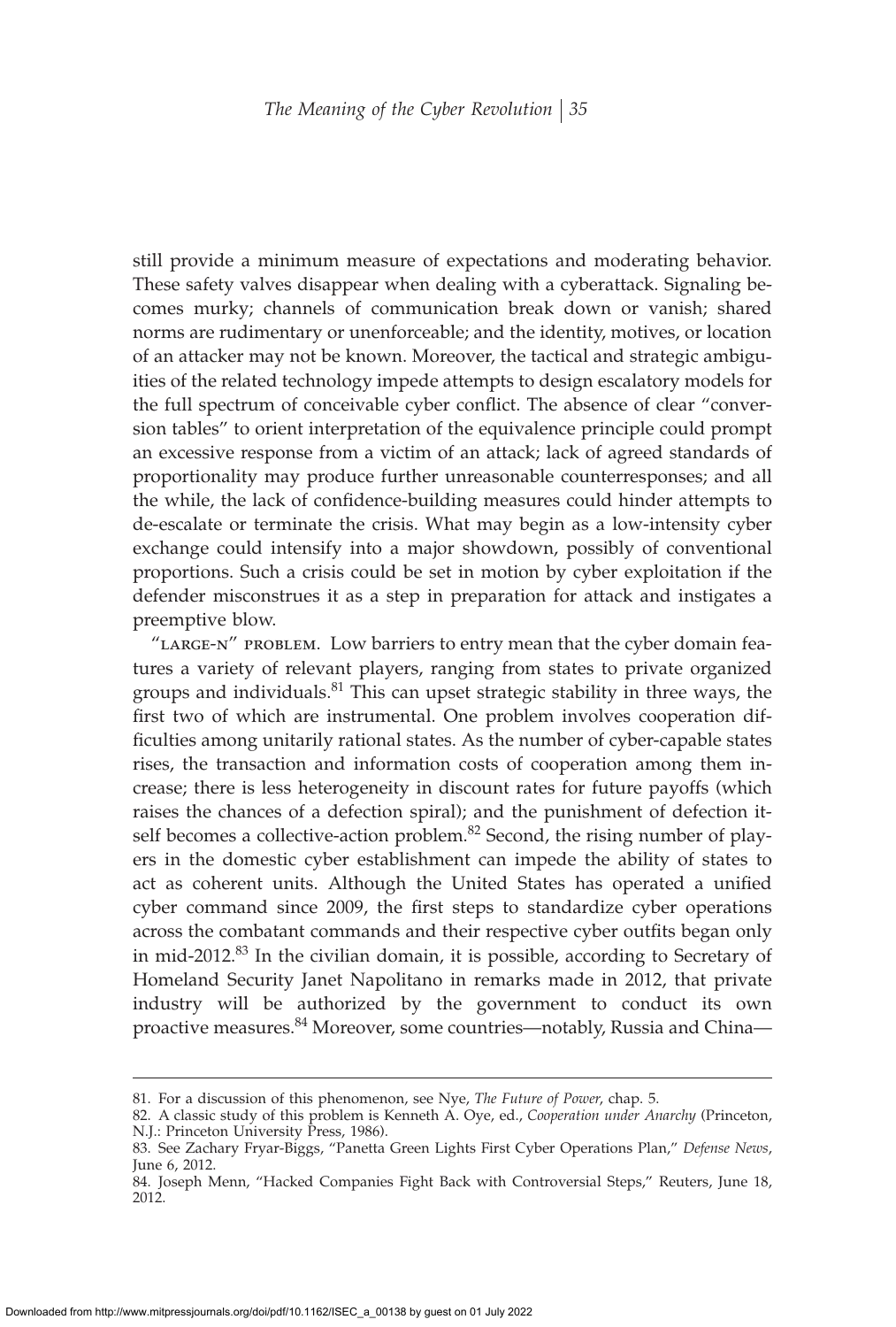increasingly employ cyber "militias" to prepare and execute hostilities. Such use of civilian proxies provides states plausible deniability if they chose to initiate a cyberattack, but it also risks instigating a catalytic exchange should the lines of authority and communication break down or if agents decide to act alone.

A third, deeper source of instability stems from the dispersion of power away from governments. While states remain the most powerful cyber players, they are not alone; the new technology empowers a variety of nontraditional actors such as religious extremist groups, political activists, criminal syndicates, and individuals. The cyberattacks against Estonia and Georgia demonstrate the ease with which civilian culprits can use the new weapons to exert economic and tactical effects outside their borders. Even lone agents can generate astonishing impact. A virus created in 2000 by a disaffected Filipino teenager infected one in ten machines worldwide, causing billions of dollars in economic losses and forcing the closure of computer networks at the Pentagon. Secretary of Defense Panetta warned of far worse scenarios, stating that militant groups could use cyber instruments to derail trains transporting hazardous chemicals or to contaminate the water supplies of large cities.<sup>85</sup> Cyber conflict, therefore, can fit four basic agent frames: (1) state-to-state, in which one state targets another state's strategic computer assets, such as in Olympic Games (this category includes the use by government of obedient civilian proxies); (2) private-to-state, which includes cyberattacks by militant groups or "patriotic" hackers such as in the Estonian case; (3) private-to-private, involving an exchange of cyber blows between nonstate entities such as private companies (a possible contingency of Secretary Napolitano's consideration); and (4) state-to-private, in which a state attacks the private computer systems of another nation, possibly for commercial or other economic gain.

The diversity of potential cyber adversaries and the possibility of cooperation among them establish conditions for fundamental instability; rather than hew to the familiar logic of interstate rivalry, cyber phenomena are likely to strain established theoretical models of security competition. Analysts must grapple, in effect, with two distinct but interrelated "states of nature," each of which may exhibit its own peculiarities: the traditional one of states locked in familiar contests for security but featuring a largely untested weapon whose use is difficult to model and regulate even among rational contenders; and a chaotic "global" system comprising nontraditional actors who may not

<sup>85.</sup> See Elisabeth Bumiller and Thom Shanker, "Panetta Warns of Dire Threat of Cyberattack on U.S.," *New York Times*, October 11, 2012.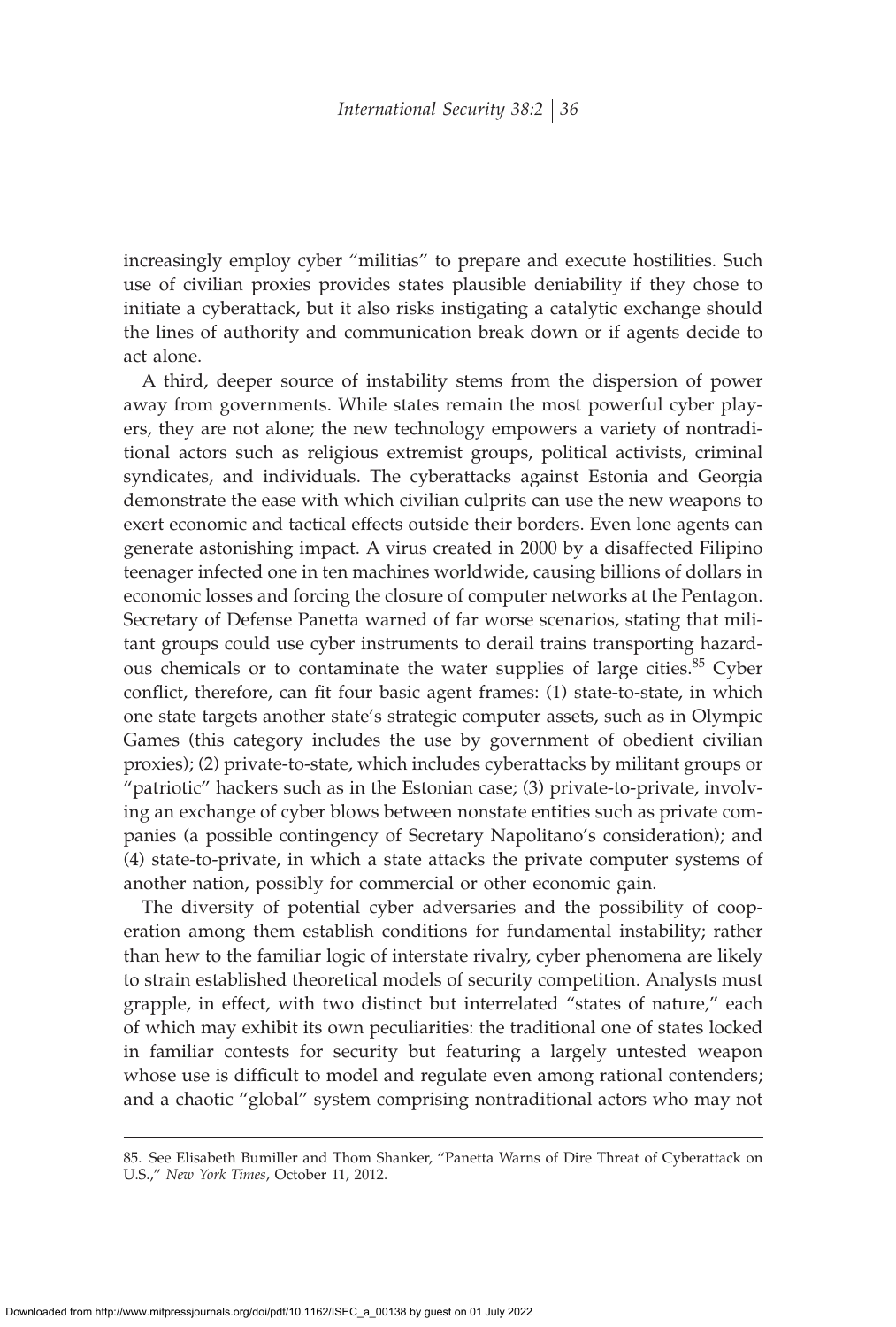accept or even understand the delicate political framework of anarchic international relations.<sup>86</sup>

The greatest test of international relations theory may well be its ability to assess instances of convergence and collision between these two universes. On the one hand, the wide diffusion of cyber technology enables new modes of cooperation between state and nonstate players who share certain goals and adversaries. An example of this phenomenon is the reported collusion between Iran and company insiders at Saudi Aramco to incapacitate tens of thousands of the firm's machines in 2012. There is also the danger of collision, however: a cyber event in which nonstate cyber activity encounters the high stakes of interstate competition. The cyberattacks that were conducted by nonstate actors to freeze financial activity in Estonia prompted officials in the capital, Tallinn, to consider invoking NATO's collective defense clause, a move that would have embroiled the Alliance in a major crisis with Moscow. Contamination of the preference pool with nontraditional players can impede the ability of states to maintain the restrained stability of their relations. States have demonstrated reserve in the use of cyberweapons against each other, as illustrated by the United States' decision in 2003 not to attack computer systems in Iraq for fear of causing indiscriminate effects and setting dangerous precedents for future action. Nontraditional players, however, may not be so inhibited: they may use the new technology in ways that disrupt habitualized interstate rivalries, perhaps initiating a catalytic event that instigates a military showdown.<sup>87</sup>

Thus, a dangerous separation of power and diplomacy is occurring. Even if problems of instrumental instability in the cyber domain were soluble through intergovernmental agreement—a Sisyphean task thus far—private culprits could still unsettle the interstate equilibrium by defying the consensus. Overall, concerns about the possibility of global chaos voiced by practitioners may be overstated, but they contain the germ of an important truth about the contemporary cyber danger.

## *Conclusion*

This article has offered a conceptual framework for the study of adversarial cyber phenomena in the field of international security. It has argued that ignor-

<sup>86.</sup> For a discussion of a similar point in relation to globalization, see Stanley Hoffmann, *Chaos and Violence: What Globalization, Failed States, and Terrorism Mean for U.S. Foreign Policy* (Lanham, Md.: Rowman and Littlefield, 2006), chap. 1.

<sup>87.</sup> On catalytic cyberattacks, see Owens, Dam, and Lin, *Technology, Policy, Law, and Ethics*, p. 9-8.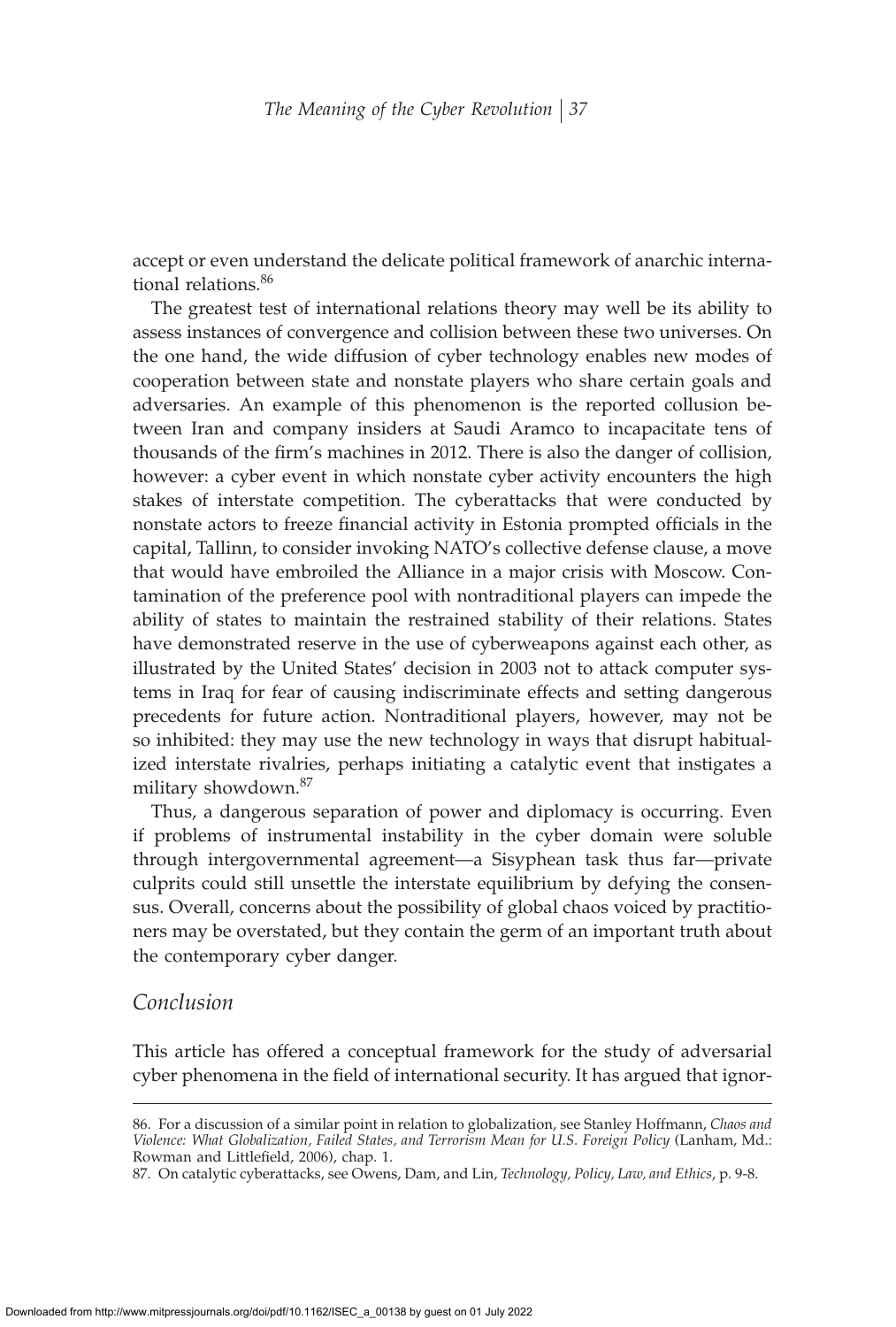ing the dangers that cyberweapons pose domestically and internationally inhibits future intellectual progress in the field. What may now seem a "revolutionary" technology will eventually become the new "conventional." Either there will be an exhaustive effort to integrate the new technology into our theories or there will be theoretical exhaustion. Equally important, sound theory can assist practitioners in the reevaluation of strategic axioms on which the efficacy of security policy ultimately rests. Scholars have a duty to decipher the meaning of the cyber revolution—if only to dispel the misperceptions of decisionmakers about its consequences for policy.

The cyber issue influences international relations theory in three general ways that cyber studies can immediately begin to address. At the most basic level, it touches on foundational theory, that is, scholars' understanding of basic concepts such as anarchy and order, which orient the formulation of research questions and guide the quest for satisfactory answers. In this respect, the preceding analysis suggests that the peculiar features of cyber phenomena may give impetus to two intellectual trends. One relates to the content of our substantive concerns—an ongoing conceptual shift that privileges security, broadly defined, over strict notions of war or military defense.<sup>88</sup> It is important to understand that cyber technology is expanding the range of possible harm beyond traditional conceptions of war and that it poses new challenges for national and international security. Another trend involves the field's current state-centric prejudices. Within the field of international security studies, conceptions of system and order typically—and at times exclusively—center on states and competition among them. To be sure, this frame applies to much of the cyber issue; insofar as it does not, however, future study will require consideration of the negative influences that nonstate players may be able to exert on states and their relations with other states. Cyber studies requires a willingness to evaluate the cyber issue in its interstate as well as in its global dimensions—especially the points at which the two universes converge and collide.

Second, scholars must open their theoretical toolkits to model, explain, and, where possible, predict adversarial cyber relationships. This task may involve incorporating cyber phenomena into major existing theoretical paradigms, such as the balance of power or institutional theory, each of which may yield distinct explanatory models. Empirical analysis, however, could also yield more narrowly focused theorization: the formulation of orderly

<sup>88.</sup> See Steven E. Miller, "International Security at Twenty-five: From One World to Another," Inter*national Security*, Vol. 26, No. 1 (Summer 2001), pp. 7–8.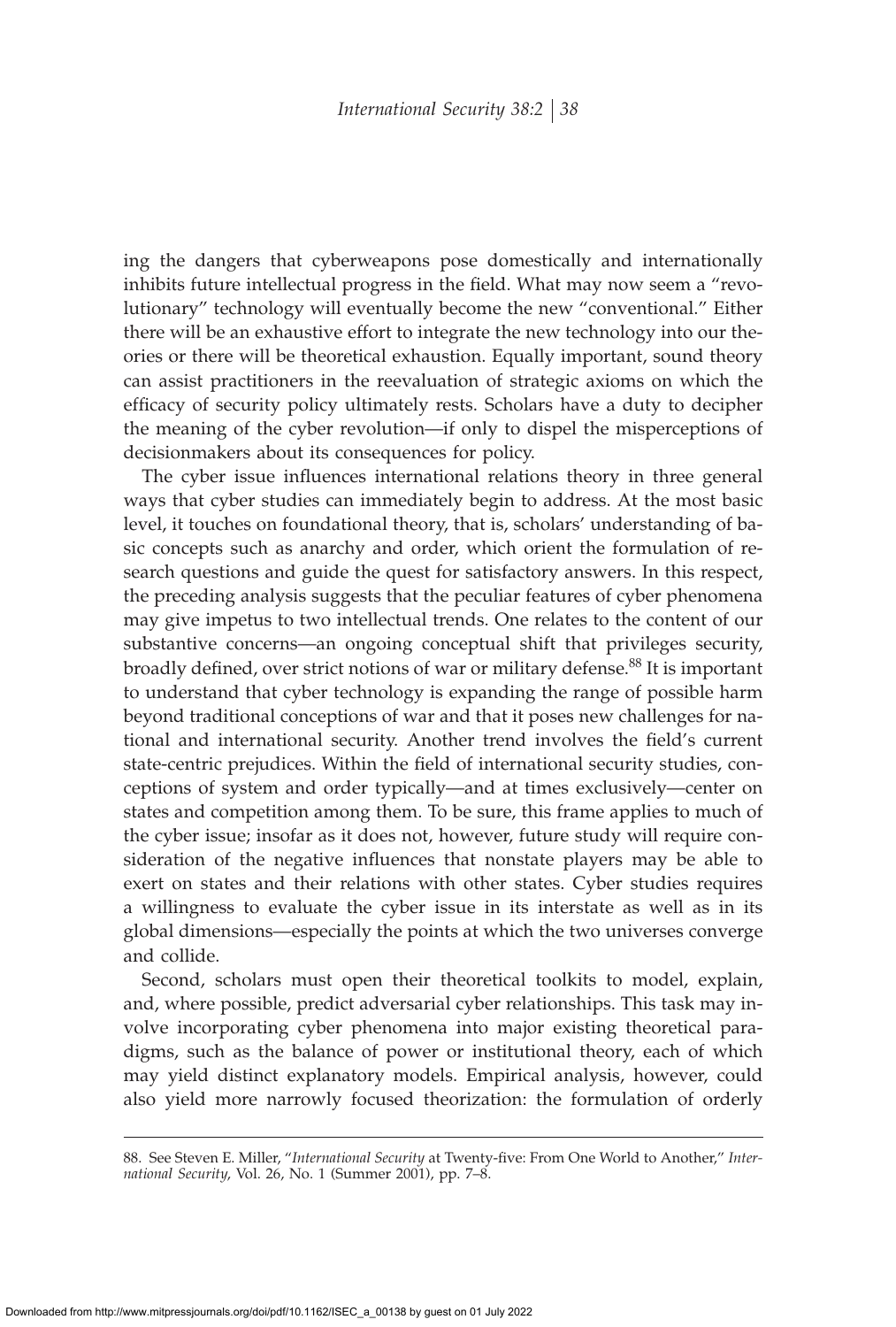propositions that account for precise occurrences within the dataset, such as the use of code to destroy Iranian nuclear centrifuges and the regional consequences of pressing for such a course.

Third, in addition to elucidating empirical cyber events, scholars can guide the design of policies to affect them. Some theorists may resist the extension of scholarship in this manner. The pressures of decisionmaking, however, leave practitioners little time for strategic interpretation, further elevating the need for cyber studies. The quandaries of strategy are urgent. Does declaratory ambiguity deter cyberattacks or merely increase the chances that the prospect of retaliation will be underrated? What dangers does a policy of cross-domain deterrence that includes escalation to conventional force pose for the management of a cyber crisis? What signaling procedures and confidence-building measures could halt a cyber exchange involving nonstate actors from accelerating beyond the ability of states to control it? With what mechanisms can private actors be co-opted into the cyber establishment so that it can leverage civilian resources for strategic gain? The academy has a duty to apply and adapt its theories in the assessment of such policy conundrums.

Some observers perceive the information age as a veritable revolution in human affairs. Few questions in future cyber studies will be more important than that of determining the extent to which the present era represents a new phase in international relations—whether patterns of security competition will be significantly altered or whether they will continue essentially the same, albeit with new instruments at actors' disposal. One of the main conclusions of this study contravenes what historical experience seems to suggest: unlike previous technological transformations, the cyber revolution is influencing the tendencies of anarchic international politics, rather than merely altering the strategic dealings of states; that is, the cyber domain exhibits both fundamental and instrumental forms of instability. Given its lack of purposive regularity and absence of stable or known logics of interaction, the present cyber condition deviates from the routinized patterns of competition that characterize much of international anarchy. A central task of scholarship, therefore, will be to formulate concepts and propose policies that can impose on the chaotic cyber domain the necessary measure of stability to render its contests not just orderly but also "ordinary."

The cyber revolution is still incipient; conclusions about its implications for theory and practice are necessarily provisional. It remains open to question whether the related technology demands a greater order of change in our thinking about international security than did previous technological revolutions. We may discover that the challenge to our theories is not much larger